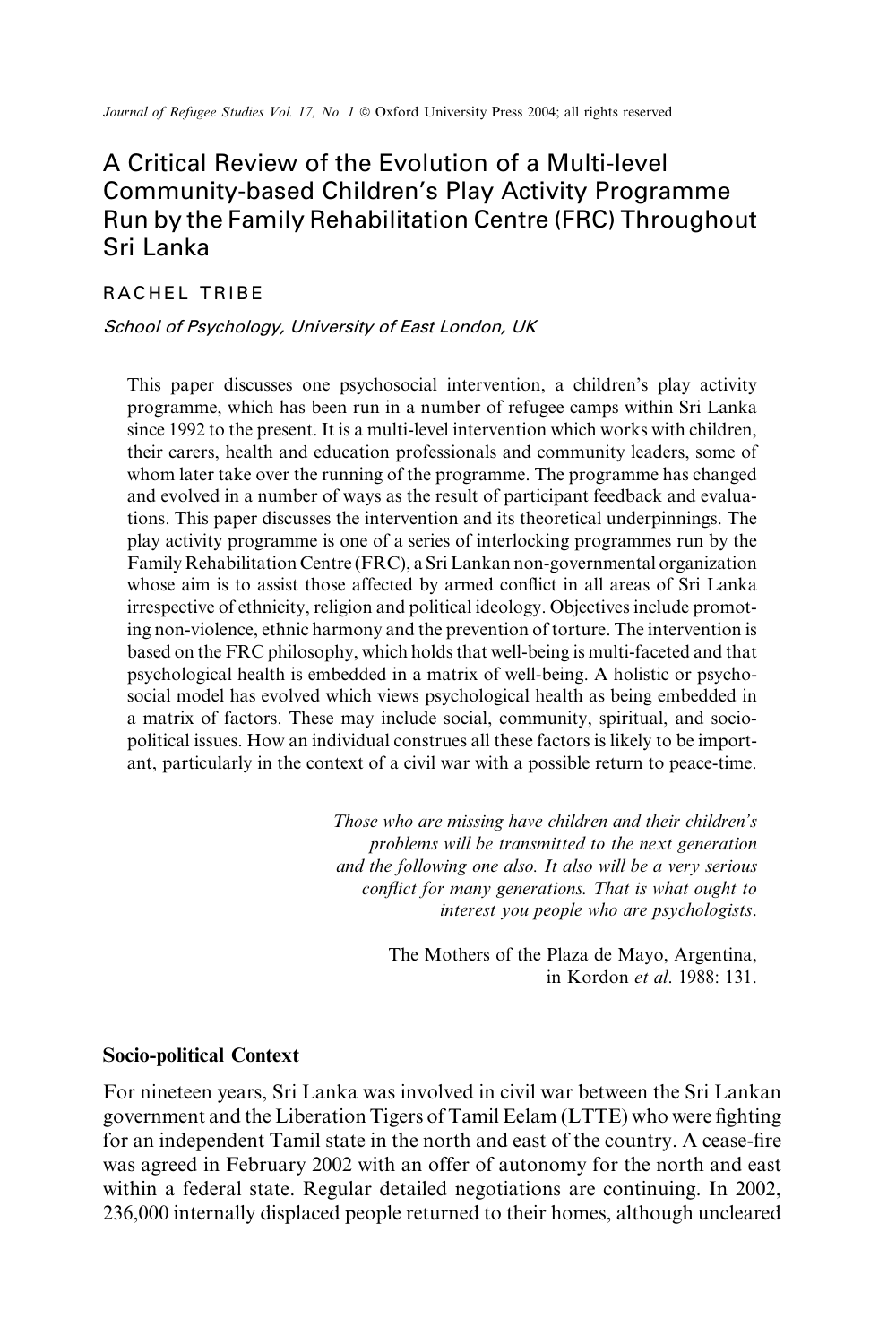land mines, ambivalence about returning to homes which were abandoned ten or twenty years ago and lack of established infrastructures continue to deter many people from returning (UNHCR 2003). For a further discussion of the conflict see Dissanayaka (1995) or Somasundaram (1998).

As a result of military action and violence on both sides, approximately 68,000 men, women and children from all the ethnic groups have lost their lives (Refugee Council 2003). Thousands are missing (Amnesty International 2002) and many others have suffered injuries. The civil war uprooted 1.8 million people; one million Tamils fled to India and 800,000 people comprising all groups have been displaced within Sri Lanka (UNHCR 2003). There have been concerns about human rights violations by both sides.<sup>1</sup> UNHCR is involved in discussions with both sides of the conflict about the possible return of those displaced within Sri Lanka and those who fled to India. Within the Sri Lankan community a range of views exists about the issues and the conflict. The human costs of the war have been considerable: many people have lost family members, homes, livelihoods, land, a stable life, possessions, employment, community, hopes and plans and a view of how they imagined their future might be. UNHCR in their recent report on refugee children noted that `The ability of the refugee community to respond to the needs of its children should be strengthened . . . (and) co-ordinating with other UN agencies, . . . and with NGOs' (UNHCR 2002: section VIII, point 26). This finding is in line with our objectives in establishing the play activity programme as detailed in the next section.

#### Developing a Collaborative Model of Working

Political violence and forced migration may have affected the displaced communitiesin a number of ways.In a population of approximately 19.5 million Sri Lanka has only approximately 33 psychiatrists and three psychologists, very few of them in the conflict zone. It is important, however to realize that these bare statistics fail to capture the range of local individuals, religious and community networks that provide important support for individuals, families and communities suffering psychological distress. In many areas, those identified as healers and helpers may be community or religious leaders, indigenous doctors, astrologers, teachers or other members of the community. These local helpers provide important psychosocial and practical support and may serve communities in ways that western-trained psychologists and psychiatrists cannot.

These healers or helpers are usually readily available and accessible to community members and may share an understanding of events. At the same time they are not associated with notions of mental illness or psychological difficulties which may be viewed as stigmatizing and to be avoided by the wider community. (See Somasundaram and Sivayokan 2000 for an overview of the use of traditional helpers and resources within the Tamil Community in relation to mental health concerns). The Sinhalese and Muslim communities also contain a range of helpers and resources and have also suffered from the war, although the authors found it difficult to find comprehensive studies based on these communities.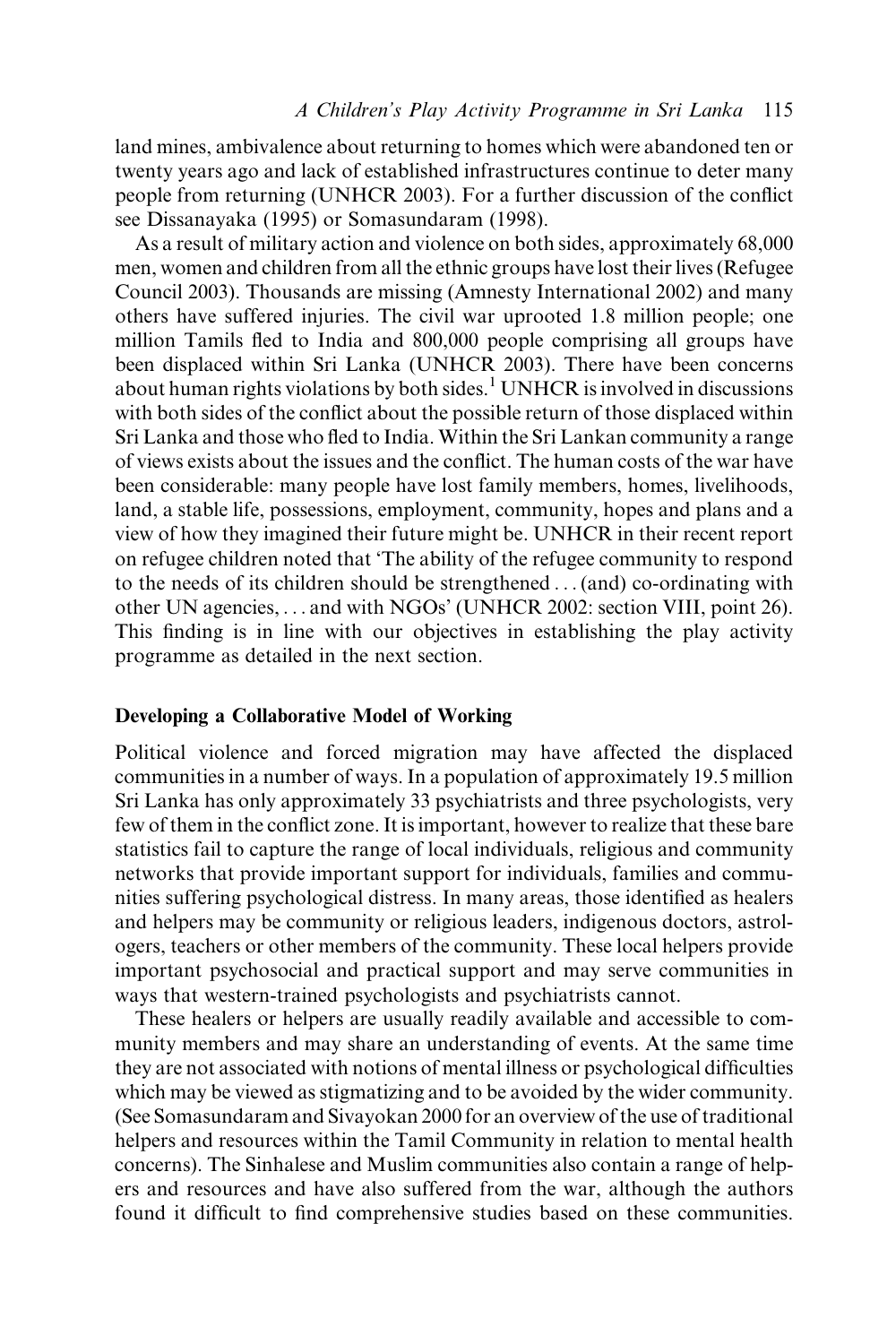Because of the important role indigenous healers and resource persons play within their communities, they are invited to collaborate and participate actively in all FRC programmes. As well as making an extremely valuable contribution in helping individuals, these helpers are well-placed to assist in the re-establishment of communities and networks of helping and healing as people from displaced communities start to return and rebuild their lives and communities.

A full discussion of the debate surrounding the use of a bio-medical model which carries notions of mental health and illness, particularly in relation to Post Traumatic Stress Disorder (PTSD) and traumatic reactions, is outside the range of this paper. Suffice to say that the over-use of the term PTSD has, on occasions, encouraged the labelling of quite `normal' reactions to `abnormal' life-events, such as the trauma of war, as symptoms of individual pathology. Implicit in this, is the view that the individual sufferer is labelled as ill and in need of individual treatment by another person or team more qualified or experienced in dealing with these matters. This is not to say that there will not be individuals who are suffering from PTSD or traumatic reactions to being displaced and having lived through a violent and intense civil war.

Concerns at over-use of a clinical discourse in psychosocial interventions and a down-playing of social power, status and children's rights have been expressed by Veale and Donà (2002), based on their work in Rwanda. Other concerns have been raised about PTSD and its appropriateness as a diagnosis with non-western populations in war situations (Summerfield 2001; Bracken and Petty 1999), with the level of analysis frequently being assumed to be individual rather than community-focused (Papadopoulos 2002). The multi-level FRC programme has been aimed at a number of levels or with a variety of sub-groups making up the communities in which it was located.

The dominant PTSD narrative has on occasions marginalized an alternative discourse based on survival, strength and coping in the face of adversity and minimized the role of individual agency or meaning which can have particular significance in a civil war (Tribe 1998; Bracken and Petty 1999; Ahearn 2000). Explanatory health models and idioms of distress held by individuals and communities are likely to be multi-layered and defined by cultural and social meanings as well as by context (MacLachlan 1997; Tribe 2002; Bemak et al. 2003). An appropriate model would, therefore, appearto be one where those from the local community work collaboratively with FRC staff, sharing relevant skills and knowledge to develop contextually appropriate interventions to be carried out primarily by members of the community. A collaborative model was the one used in relation to the children's play activity programme. We attempted to embed the intervention through using the waterfall or cascade method, in which information and ideas shared or obtained by one group of people within the play activity programme were passed on to another group and thence to a third group of people and so on. This rendered the programme sustainable and assisted with transparency and openness, built capacity and enabled the community of children, carers and health/education professionals to own design and change their own programmes over time.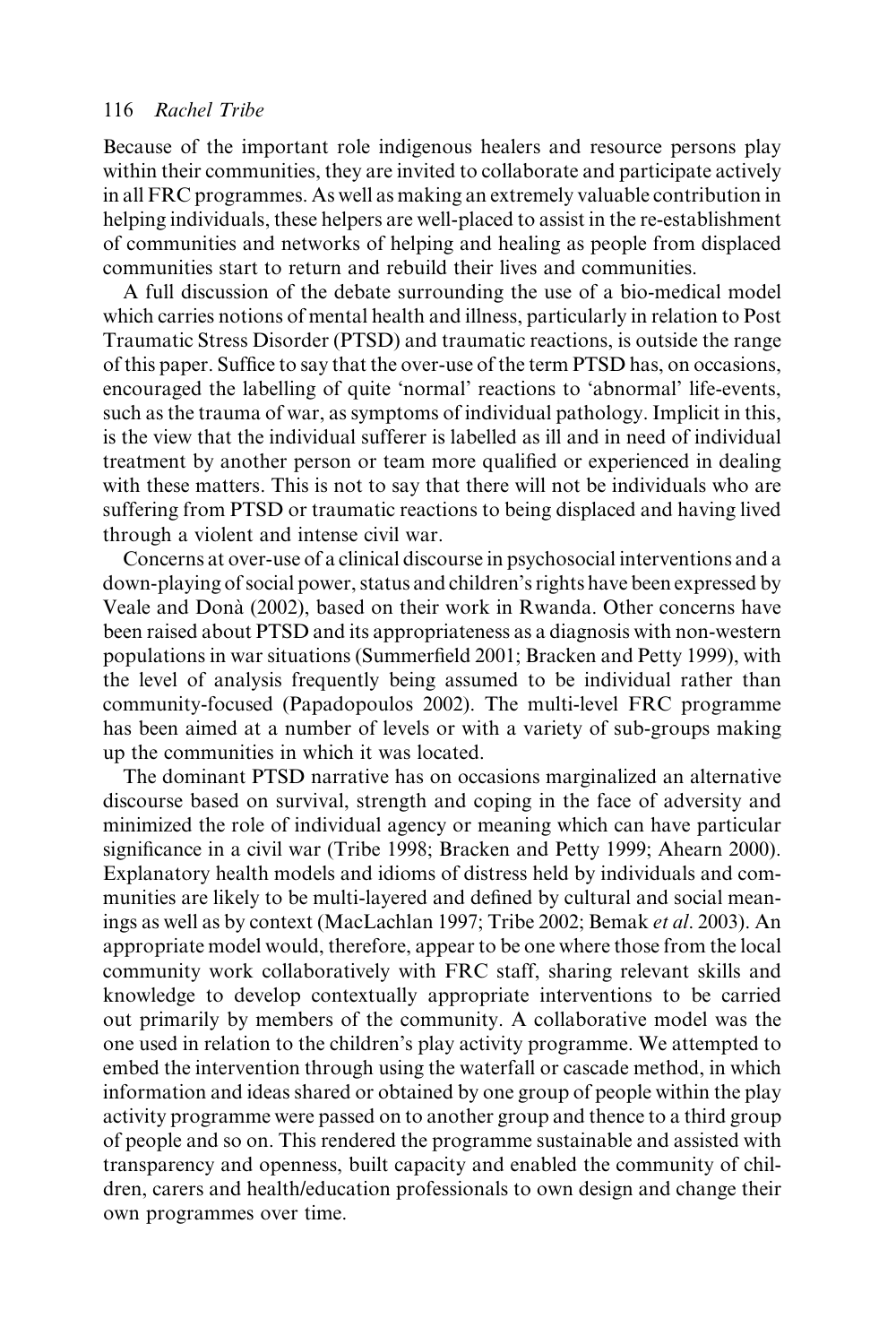# The Agency Context of the Family Rehabilitation Centre

A brief overview of the Family Rehabilitation Centre (FRC) is given in the abstract, relevant additional contextual information is that the children's play activity programme is one of a range of interacting programmes run by FRC. Other programmes include or have included those for war widows, military personnel, torture survivors and their families, youth exposed to armed conflict, families of the 'disappeared', displaced persons, detainees and ex-detainees, youth under rehabilitation, and direct victims of war, for example bomb blast survivors. As well as running the programmes mentioned, FRC is also committed to assisting individuals, families or communities through providing psychosocial help, which may include working in partnership with other agencies to provide resources, training opportunities and health provision.

The FRC team, including its board of directors, are drawn from all the different ethnic groups in Sri Lanka and most have many years' experience of working within the community and have earned acceptance accordingly. This has made it much easier for FRC to gain access to individuals, organizations and communities and to develop recognition and trust to carry out its work than might normally occur when working in a civil war situation. A number of our team are internally displaced themselves.

# The Target Group for the FRC Children's Play Activity Programme

It was in response to the concerns of carers, parents and others about the effects on their children of living in refugee camps that the FRC established the Children's Play Activity Programme.

The Play Activity Programme has run continuously since 1992. Although events in the country meant that it had to be interrupted on two sites, the programme currently runs in nine locations throughout Sri Lanka. The play leaders undertake regular training sessions at the FRC headquarters in Colombo. The first training programme was run by workers from the Children's Rehabilitation Centre (CRC) located in the Philippines. The centres for the play activity programme have between one and eleven play leaders who run the play activity sessions. The senior counsellors and programme director of FRC provide ongoing supervision and support for the play leaders.

The FRC children's play activity project was started with the objective of working with children and their carers, who had suffered the experience of being exposed to armed conflict, violence, separation, displacement, loss of family members and economic difficulties and were currently living in refugee camps. Of the 800,000 internally displaced people in Sri Lanka one-third are children; some have been displaced more than once. Of the 2.5 million people who were living in areas directly affected by the conflict, approximately two-fifths were children under the age of 18 (UNICEF 2003). There are many thousands of `widows' (whose husbands are missing, presumed dead as a result of the civil conflict) living in refugee camps, many of whom are still in their twenties and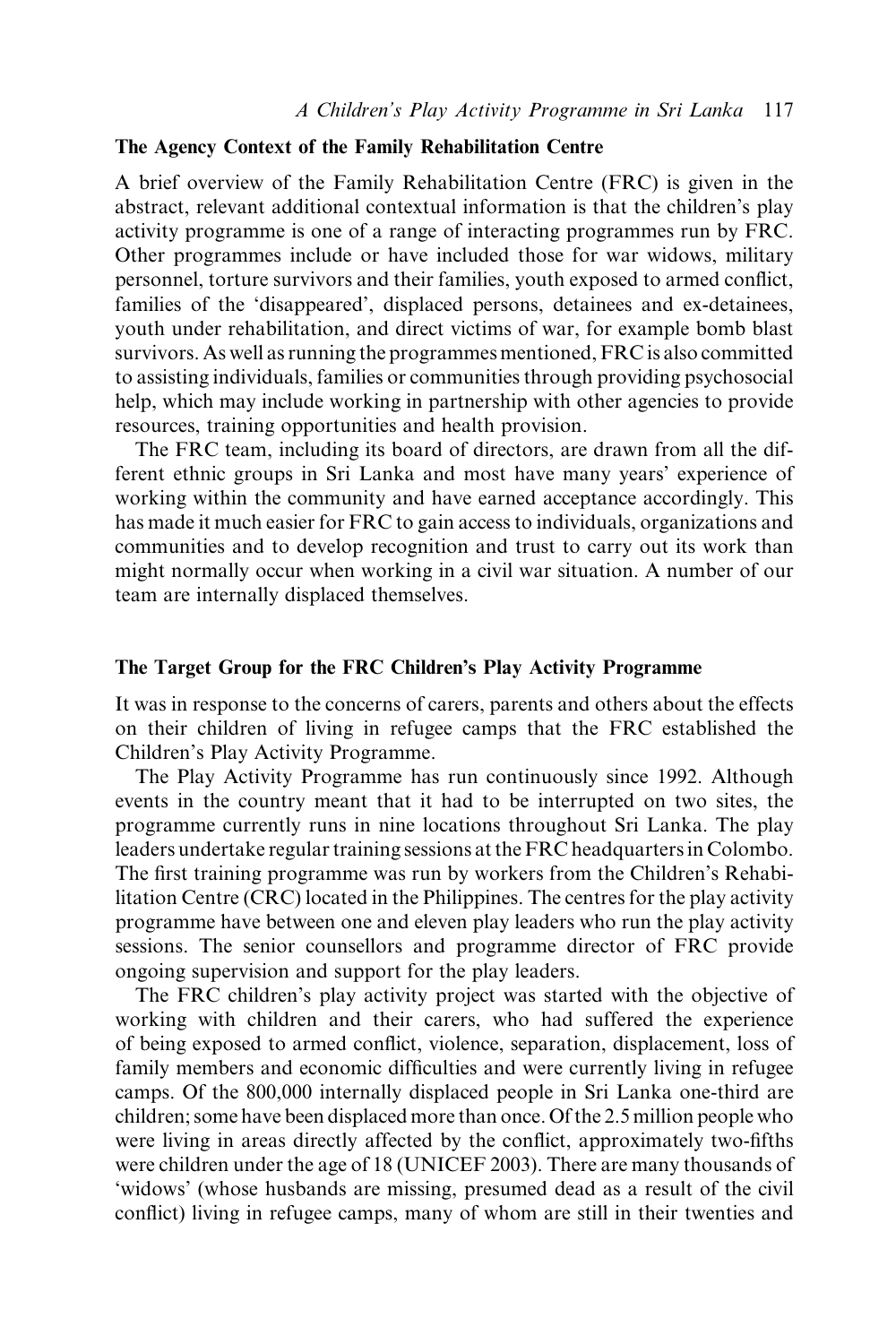thirties. As the civil war has continued for the last 19 years, children born in certain parts of Sri Lanka may have no experience of a life in peace time. Each individual will construct their own web of meaning about these experiences and this may be mediated by the matrix of factors mentioned earlier. The coping strategies used by some of these survivors are incorporated as an important component of the FRC programme. The programme uses a collaborative design to build in opportunities for participants to share information, strategies and narratives.

The FRC team developed over time, a multi-level play activity programme based on the research literature, community resources and skills, cultural and psychological knowledge or training based around a more radical model which maximized the considerable internal resources of the carers, health and education workers, the community and the children themselves. It might be described as an ecological intervention, as it drew upon a sharing of the survival strategies, skills and knowledge that the parents, community, education and health workers had used previously.

# Programme/Intervention Components

The broad objectives of the programme are to:

- Ð identify the psychosocial needs of children exposed to armed con¯ict and provide interventions to promote healthy growth and development
- Ð enable caretakers, parents, teachers and others interacting with children to identify those most at risk and to feel more confident in themselves and in working with those children to assist them

The programme aims to achieve this by:

- Ð trying to provide a structured environment where the carers' feelings and concerns about their own situation and its effect on their children could be shared and ways of working with this considered;
- Ð developing an intervention programme with local experts and identifying children with 'trauma' or stress-related difficulties;
- Ð providing knowledge about the needs of children for healthy psychosocial development;
- $-\theta$  developing the participants' skills on practical therapeutic play activities, carer or parent involvement and interaction plus other relevant interventions;
- Ð developing skills among the play leaders/carers to conduct training programmes at a basic level using a cascade/waterfall methodology.

Systematic monitoring of the programme is undertaken and sustainability is constantly reviewed. The FRC team works alongside these adults to try and assist them in re-activating and regaining some of their emotional equilibrium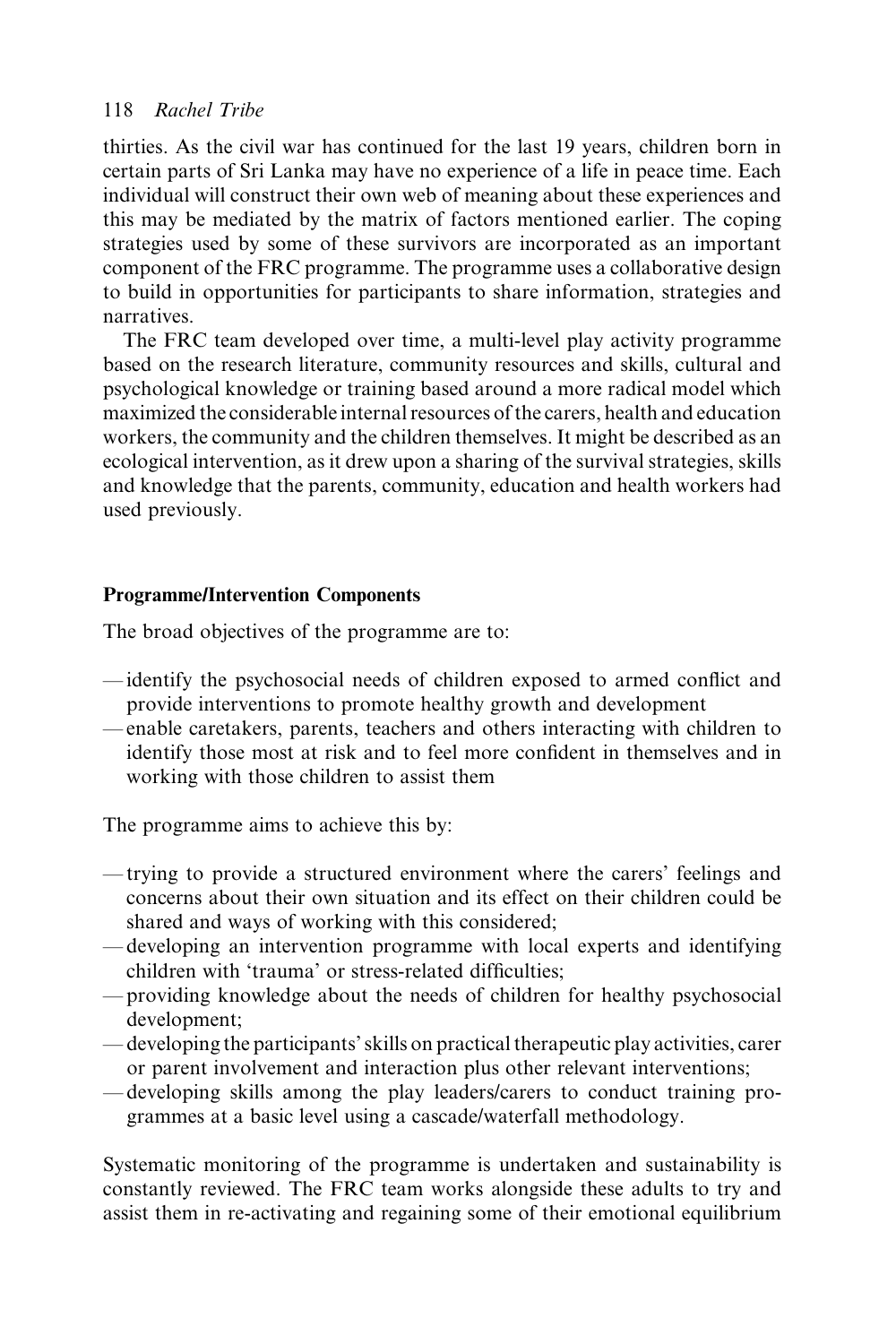and coping skills, thereby increasing their psychological resilience and regaining their ability to care for and support the children.

An FRC medical team is usually available to provide any medical attention that is required. The programme also works directly with the children. It was felt important that no formal psychiatric diagnostic or labelling strategy was used on individual children as this was likely to be counter-productive and result in `traumatized' children, and possibly their carers, being further stigmatized. The disadvantage of using diagnostic psychiatric labels on children was pointed out in Britain by Warnock (1978) in a governmentreport which led to legislation, and is accepted by most organizations and researchers working with internally displaced children resident in refugee camps. This is not to say that we did not try to identify those children having special needs and difficulties resulting from their experiences of the war and displacement.

It is important to realize, however that the use of the terms `stress' or `trauma' in a lay context carries a different weight from their use as psychiatric labels and can provide a useful shorthand. It can describe a range of responses to difficult or traumatic life events without making any value judgement about the appropriateness of peoples' reactions. The use of a psychiatric diagnosis and label is viewed as stigmatizing in most countries but has a particular significance in parts of Sri Lanka, where views about heredity are different from those most frequently expressed in the `west'. The possibility of secondary stigmatization in the context of civil conflict or war has been shown by Foster (1989) and Tribe (1999).

Initially the programme focused exclusively on the FRC team running therapeutic activities for the children resident in the refugee camps. However, following various programme evaluations, a major change has been that parents and carers were further involved in the programme and the FRC team's role became that of providers of advice, support and resources. A systemic community focus with an emphasis on wellbeing and functioning was therefore one of our fundamental organizing principles. A variety of theorists and practitioners from various positions within the fields of public and mental health, community work and education have advocated the importance of considering and harnessing existing community and cultural systems, rather than merely considering individual difficulties (Sarson 1974; MacLachlan 1997; Tribe 2003).

Interventions were conducted in three areas.

#### Play Activities

One level of the intervention involved organizing a range of structured childcentred play activitiesfor children in refugee camps. These were held initially on a weekly basis. The role of play as a therapeutic or developmental activity is well documented in the literature (Winnicott 1971; Klein 1932; Segal 1979; McMahon 1992) and with displaced children after violent conflict or disaster in Colombia, Mozambique, El Salvador and Venezuela (Quiroz 2002). Play has been described as means of communication (Klein 1932) as a means of exploring and mastering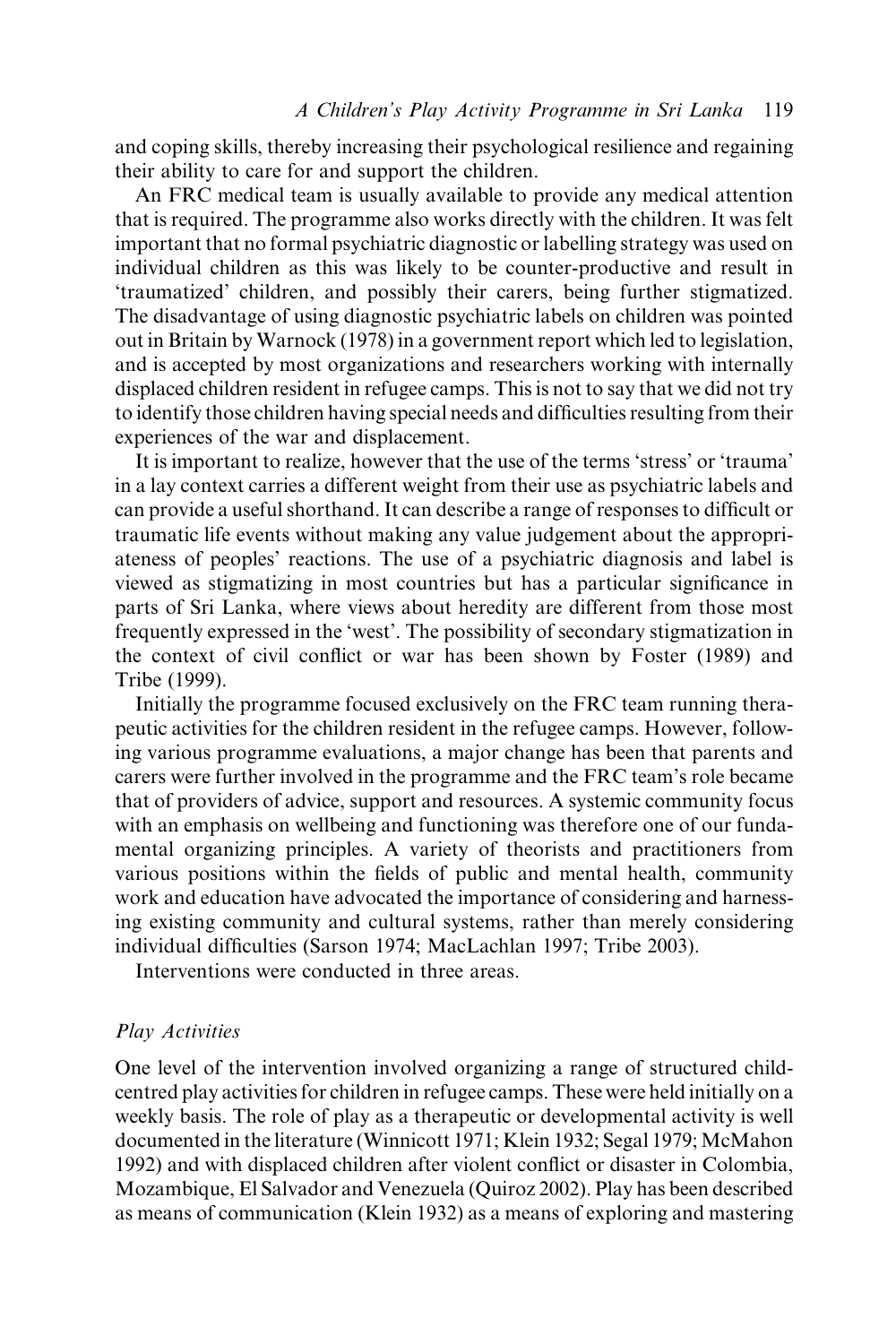anxieties (Segal 1979) and as a means of using objects from the external world in the service of some aspect of their inner world (McMahon 1992). The play activities incorporated drama, story-telling, free play, art and dance as well as traditional games. Individual and group games and activities were incorporated into the programme, as was the opportunity for children to express their feelings about their lives and to decide in collaboration with carers what they wanted in the programmes. The focus was not only on life as an internally displaced child but on all aspects of their lives as well as on their potential future lives. All these play activities have been found to contain the potential for emotional processing, having a healing function and assisting with developmental tasks. Basic equipment for play such as pens, paper, and paints were provided by FRC.

The use of existing groups or communitiesin psychological work with children who have experienced traumatic events has been documented by Ayalon (1983), Galante and Foa (1986) and Yule and Williams (1990). These authors claim that boosting children's sense of mastery and coping skills, sharing feelings about the traumatic events and ways of problem-solving are important, though they do note the limitations of groups for some children. However, none of these authors was working with internally displaced persons. Given the traumatic experiences of many of the children resident in refugee camps and their primary carers, individual help may also be needed, and it has been organized within our programme.

# Meetings with Carers

Another level of intervention involved meeting regularly with the group of carers and adult members of the community, and providing information and resources about child development, possible reactions to being exposed to civil war, traumatic events, family process, violence and loss. These meetings also provided an opportunity for the adults to speak of their own immense losses and the difficulties of living in refugee camps. (The women's empowerment programme, one of FRC's interlocking programmes, was another forum for mothers and female carers, and has been described by Tribe and de Silva 1999 and Tribe et al. 2004. The FRC extension or local offices were also available for support, advice and befriending.)

# Meetings with Health and Education Workers

A third level concerned meeting regularly with health and education workers, providing them with information and increasing their understanding of and confidence in working with children exposed to political violence and loss.

All the activities were planned with a collaborative, information-sharing focus rather than an expert-led one, although formal workshops were also held, to try and build in group support and collaboration which would last beyond the FRC's initial intervention.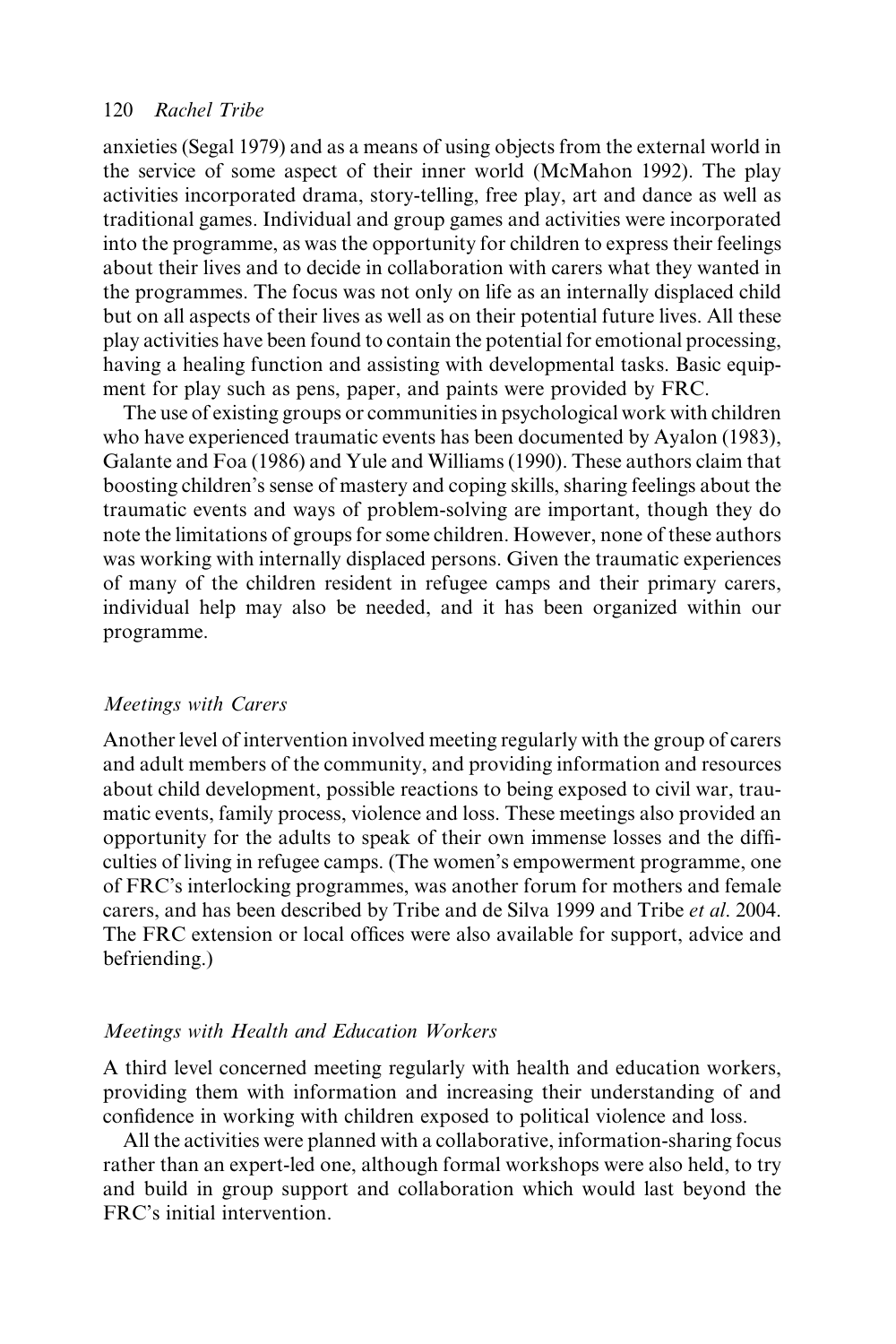It is hoped that our programme helped sensitize parents and other adults to the potential psychological effects of their own experiences on their children and helped them develop strategies at the individual, family and community level if they chose to do so. In addition, it offered information and opportunities to discuss concerns with other carers or health and education workers and to learn what others have found helpful. Regular review, training and discussion sessions were provided at the play activity sessions held throughout the country. The sessions were aimed at improving sustainability of the project and ensuring consistent and regular feedback and evaluation of the programme.

## Underlying Psychological Principles

The following section evaluates the underlying psychosocial and research literature which we found helpful in developing and refining the FRC play activity programme.

# Psychological Effects of Living in Situations of Civil Conflict or War

Kastberg (2002), writing about internally displaced children, noted that creative solutions need to be found for many difficulties associated with displacement. We attempted to design an innovative programme which avoided labelling and valued community, culture and family life while also recognizing the importance of the ways events are individually construed and given meaning by people. This may have particular resonance in a civil war situation. Dawes and Donald (1994), and Tribe (1998, writing specifically about Sri Lanka) have noted that ideological commitment may be protective of well-being. In a civil war, events which might be labelled as 'traumatic' may be viewed as part of a wider political struggle or plan, orthey may not. There have been martyrs and suicide bombersin a number of conflicts around the world, whose groups have attributed great significance to their acts in political or religious terms. Within a civil war commitments may become heightened or can become fragmented. Tribe (2002) describes the role of meaning and existential values in constructing a possible narrative or view about war and displacement. Parents and communities will influence how children interpret experiences. The role of hope and personal belief systems which might be spiritual, community or political in nature appear to be underrepresented in the recent literature, although the role of social support as a mediating variable is increasingly recognized. For example Gorst-Unsworth and Goldenberg (1998) found that depressed mood among Iraqi asylum-seekers in Britain was related more closely to the presence or absence of an available support system than to a history of torture, thereby demonstrating the importance of social support networks.

Our work showed that social support and personal belief systems are immensely important in giving people the strength and determination to find a way to manage the difficulties associated with displacement, particularly if they view this as part of a wider process. Some people still felt the war and their displacement was a useless and damaging event, that no reparation could ever be possible or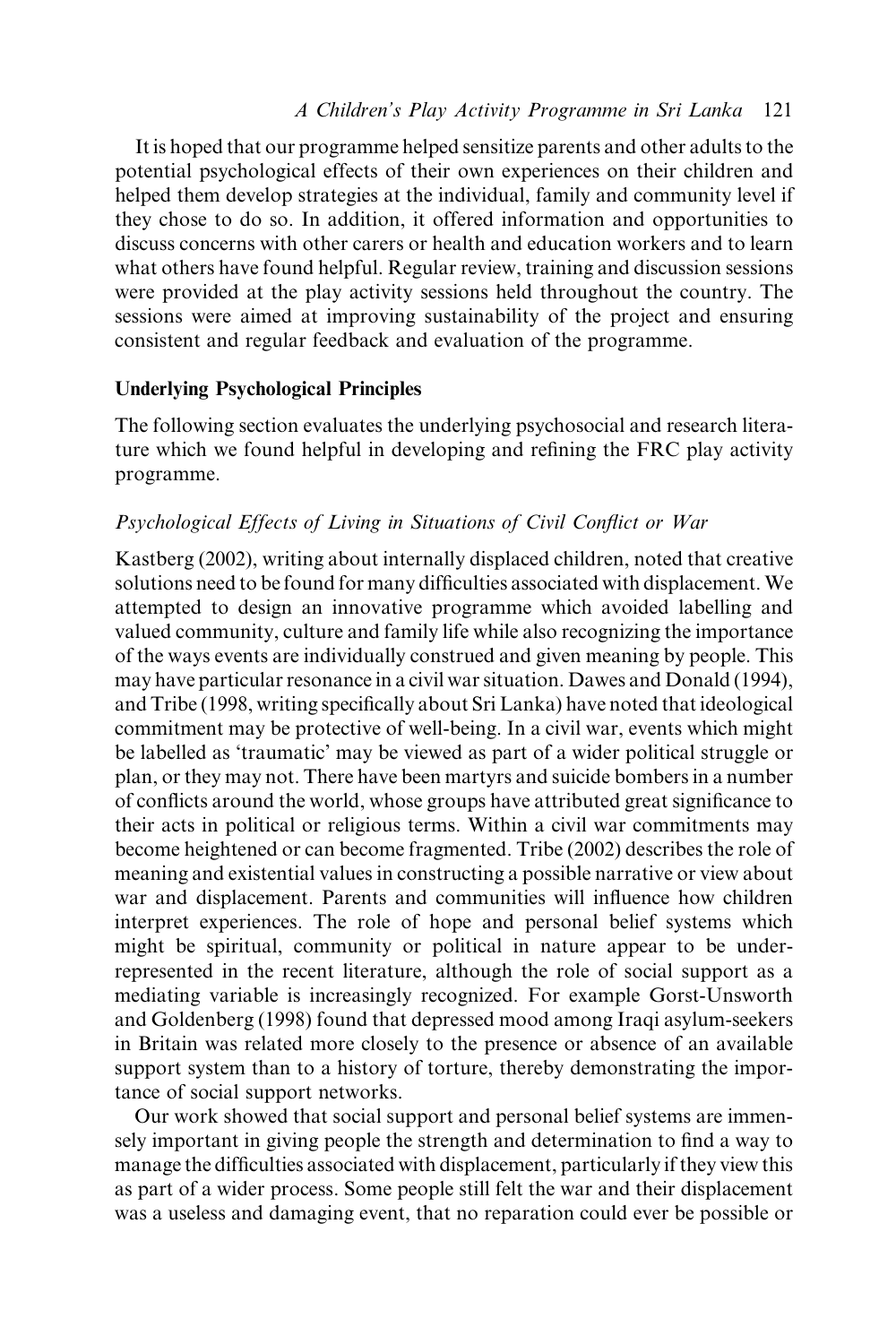meaningful and that they were merely victims or pawns in a wider war which was unnecessary or hopeless. Others had spritual or political belief systems which provided a framework around which they could structure meaning. Personal belief systems also appeared to give some people the ability to start planning a life after the war finished, now that the peace process is moving forward. Thus a range of views were held by the people accessing and developing the play activity programme.

Throughout our work we found it vital to be extremely sensitive to the wider context in the refugee camps and changing eventsin the civil war. Research backs up the need to be cognisant of the wider context and the role this may have on displaced people's feelings of well-being. For example, De Vries et al. (1994) working with the World Health Organization division of Mental Health as part of a large research programme, looked at the quality of life for Sri Lankan Tamil refugees (a specific sub-population) who had fled to India. Although these refugees were physically removed from the dangers of the conflict, they reported that events in Sri Lanka continued to play a major role in their present physical and psychological health, and that worrying about these loved ones caused anguish, negative feelings and health problems. The FRC team are all Sri Lankan nationals with occasional visiting staff from other countries. The team is therefore grounded in cultural norms, and team members have a variety of training and personal backgrounds which they draw upon in their work.

The research on what may loosely be described as protective and vulnerability factors as mediating variables for displaced and refugee children in relation to well-being (McCallin 1996; Loughry and Nguyen 2000; Ahearn et al. 1999; Punamaki 2000; Kastberg 2002) was used in the development and philosophy of our programme. It was indeed essential that any intervention was culturally located, resource appropriate and suitable to a changing civil war context. The importance of family and community support and the role of care givers in helping displaced and refugee children cope with the effects of living with stressful events are documented by a number of writers including McCallin (1996) and Tolfree (1996). This was why we decided on a multilevel intervention which worked with children, carers and health/education workers as we believed this would be the most effective programme strategy. In addition to the children's play activity programme, FRC was running a women's empowerment programme which worked specifically with widows and women whose husbands were missing.

Research by Laor et al. (1997) showed an association between the adjustment of children over five years of age with mothers' levels of symptoms, thereby suggesting that mothers or primary caregivers can act as buffers to stressful events. At FRC we were cognisant of this research but were aware that we were working in a different context and with a different population and could not generalize from this research. Moreover, part of our philosophy was to empower rather than label. We did not seek to examine any mother's symptoms or use only a bio-medical discourse to develop our programme but we did wish to empower mothers and carersto be available to their children and assist them with dealing with their displacement.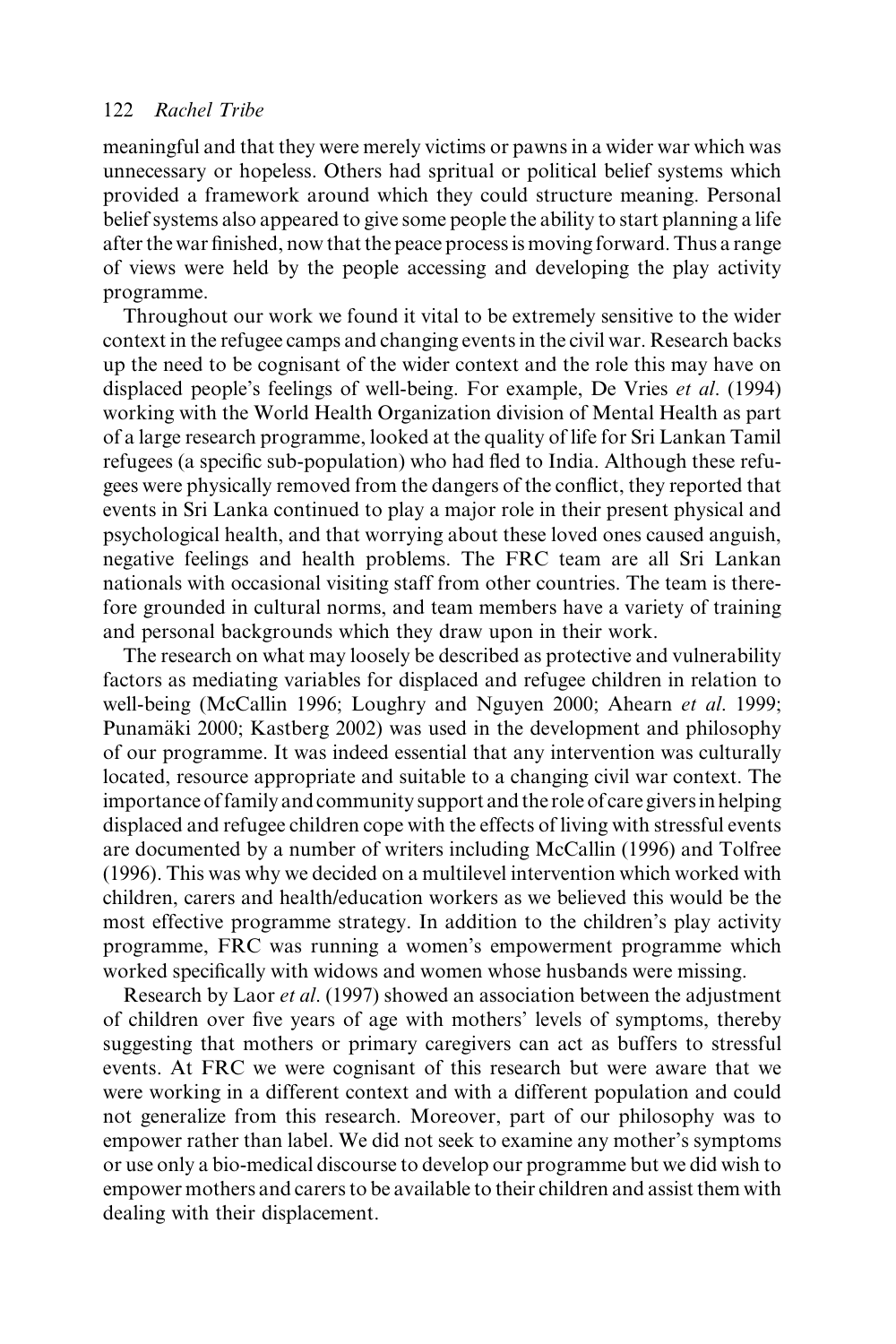We found that parents or carers were often too isolated and struggling to cope alone with their situation to be emotionally available to their children. Harrell-Bond (2000) claims that refugee life with its enforced idleness can contribute to loss of self-esteem among parents. One of the artefacts of this isolation and rapid change in the life of the parents was that many displaced children had no structure to their day, and this was not helping parents and carers establish a structure or containing frame for their children (Gray 1994). The importance of providing a routine and structure for displaced children has been noted by Mahalinga (2002), while Nicolai (2002) has noted that structured learning activities can help children to continue growing, individually and socially. Our initial goal in establishing the play activity programme was thus to provide some kind of structure for children faced with nothing to do all day.

When the civil war in Sri Lanka was raging unpredictability was ever-present as the theatres of war often shifted and people lived in constant fear of untoward events. Hence within the play activity programme the theme of unexpected attacks and bombings was frequently presented by children either through games, drawings or drama. Punamaki (1996) and Terr (1991) have both noted that unpredictability and chronic stress may pose challenges to the developing child. We wished to try and assist children, families, health and education workers to find some ways of dealing with this. We tried to design the programme to provide such prophylaxis. We provided a space where the children and their carers could talk about their fears if they chose to do so. The children also often described or used one of the creative play activities to act out the fantasies of revenge which many of them held and which frequently involved them winning the war for `their side' in a heroic manner.

We also found that we had integrated the seven principles advocated by the International Save the Children Alliance (1996) on the promotion of well-being among children affected by armed conflict and displacement into our programme. We did this in response to our field and community work experience, and were not aware of these principles at the beginning of the programme in 1992. This perhaps illustrates how people involved in grass-roots work over a long period of time, and unable to carry out extensive research, can be attuned to principles of good practice as they discover what works and is important to their community.

The ISAC principles are to

- $-\Delta$ pply a long-term perspective that incorporates the psychological well-being of children
- Ð Adopt a community-based approach that encourages self-help and builds on local culture, realities and perceptions of child development
- Ð Promote normal family and everyday life so as to reinforce a child's natural resilience
- Ð Focus on primary care and prevention of further harm in the healing of children's psychological wounds
- Ð Provide support as well as training for personnel who care for children
- Advocate children's rights.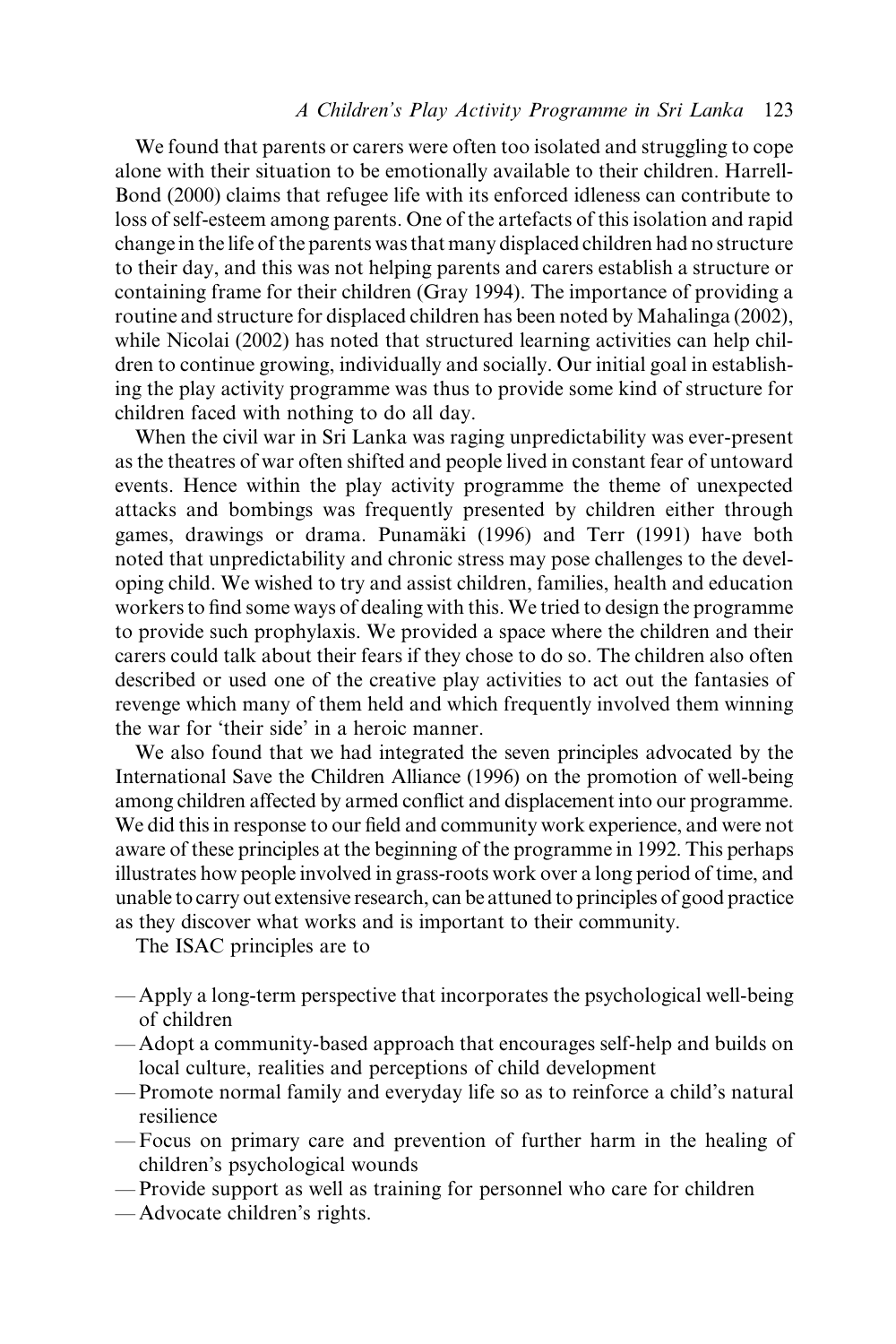We did not specifically advocate children's rights as such, although by working with children, carers, health and education workers we were assisting to put their needs on the wider agenda by recognizing they had rights and increasing their visibility and recognizing them as an important part of the community. FRC has access to groups such as Lawyers for Human Rights (LHR) and other legal and human rights organizations in Sri Lanka and we often had university students undertaking an internship with us. It was therefore possible for us to refer a parent for legal advice and support.

Harrell-Bond (2000) cites anxiety, depression, domestic violence and substance abuse as increasing in parents resident in refugee camps. Given that many adults were struggling to meet their own or their family's basic survival needs, childrens' play and psychological well-being may not have been top of their agenda. This was another reason for running a multi-level intervention. Refugee camps are often crowded and frightening places and personal space and territory can be difficult to locate. Family secrets can develop, and issues of guilt and loss may not be openly shared in such an environment. This had implications for discussing private matters with individuals and families and ensuring that confidentiality was maintained. As mentioned elsewhere (Tribe 2004) trust between individuals can become compromised in civil wars and particularly in refugee camps. The politics of war over many conflicts shows that information is often withheld or incorrect information used as psychological propaganda (Calder 1991; Tribe 1999).

Harding and Looney (1977), Minde and Minde (1976) and Friere (1989) all claim that family members and other carers of refugee children tend to overlook problems, while Ferguson and Cairns (1996), working within the civil conflict in Northern Ireland, found that residence in an area with high levels of political or ethnic violence may negatively affect moral development in children and adolescents. We also had to consider that we were not working in Northern Ireland but within a community with some different ways of labelling and dealing with emotional distress. At FRC we were cognisant of the research findings mentioned above but tried to approach the project with an open mind, given the stigmatizing and patronizing effects of assuming that carers and family members would overlook problems or that we would automatically find under-identified problems or a lack of moral maturation. Part of our philosophy was to try where appropriate to normalize and increase understanding of the very `normal' reactions of families to extremely abnormal events. We also viewed it as important to help the children and carers to build on their own strengths and resilience in collaboration with trusted adults. This, we believe, is in line with the strategy of Save the Children (1996).

McWhirter (1988), writing about Northern Ireland, has noted how children exposed to high levels of violence and traumatic experiences in an ongoing war situation, may develop skewed reactions, with `abnormality' becoming `normality' and habituation occurring. Our previous work over many years at FRC had suggested to us that this might be a functional and protective strategy for children and adults in the protracted war situation in Sri Lanka. Also, we felt unable and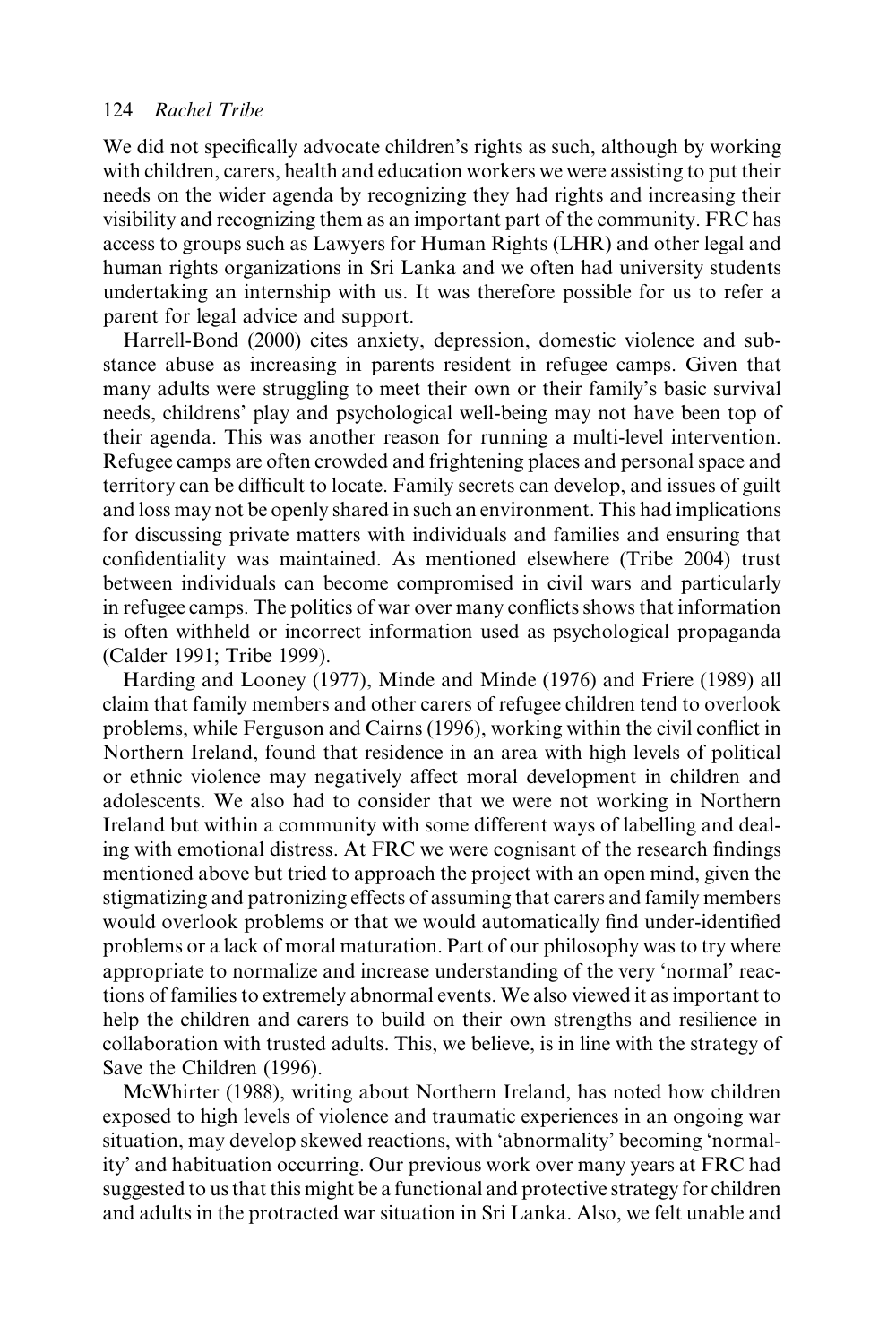unwilling to act as moral guardians by trying to define what is a normal reaction to civil war and displacement to a refugee camp. How each child construes these events is likely to be determined by the 'lens' through which they view them, by for example personal experiences and the views of care-givers and the wider community to which they see themselves belonging. Also, many children and families may cope successfully with the difficulties associated with becoming an internally displaced person in a civil war. Many children, families and communities are able to activate internal resources and survival strategies which they had not previously needed (Tribe 2004). The FRC programme tried to facilitate this process and assist individuals and the community themselves as described earlier in this paper. One way we did this was by attempting to preserve family bonds through working with children, parents, health and education workers and other interested parties, offering some activities and space for the difficulties to be aired, discussed and shared. Family unity (where possible) when working with displaced children is generally viewed as one of the best methods of protection and assistance for them (Kastberg 2002).

## Disruption of Family

Separations of family members or disruption of family life may have occurred prior to flight into a refugee camp in Sri Lanka. As noted in the introduction, 68,000 people have lost their lives and many are missing. Rutter (1974) claims that separation or disruption may lead to a failure to develop appropriate bonds with carers. Given the circumstances of the lives of many of the displaced children it is hard to know what `appropriate' bonds might be. However, stable and cohesive family structures have been found to be protective in some situations (Loughry and Nguyen 2000; Punamaki and Suleiman 1990; Kallarackal and Herbert 1976; Ahearn *et al.* 1999). Parents may be unable to provide good enough parenting through being traumatized themselves (Melzak 1991). That children may be at risk if the parents suffer adaptive difficulties, has been noted by a number of authors including Barankin et al. (1989); Rumbaut (1991). The experiences of many Sri Lankan internally displaced persons may place family life at considerable risk of disruption. Losses may include loss of home, family members, community, livelihood, regular schooling and health care facilities as well as a range of psychological losses associated with these changes, for example a view of how their future would look, and existential losses. Although the peace talks are going well, and many individuals and families displayed enormous resilience in the face of adversity, this may not be the case for all families. Ager (1992) has noted the importance of family integration, kinship support and personal ideology as components of adaptive experiences for vulnerable refugee children. Within the FRC programme we tried to reactivate supportive structures for the children by working with carers, parents, families, community leaders and health and education workers, for example having parents and carers take over the running of the play activity programme, and holding sessions exclusively for parents and carers which focused on their children's needs and parenting issues,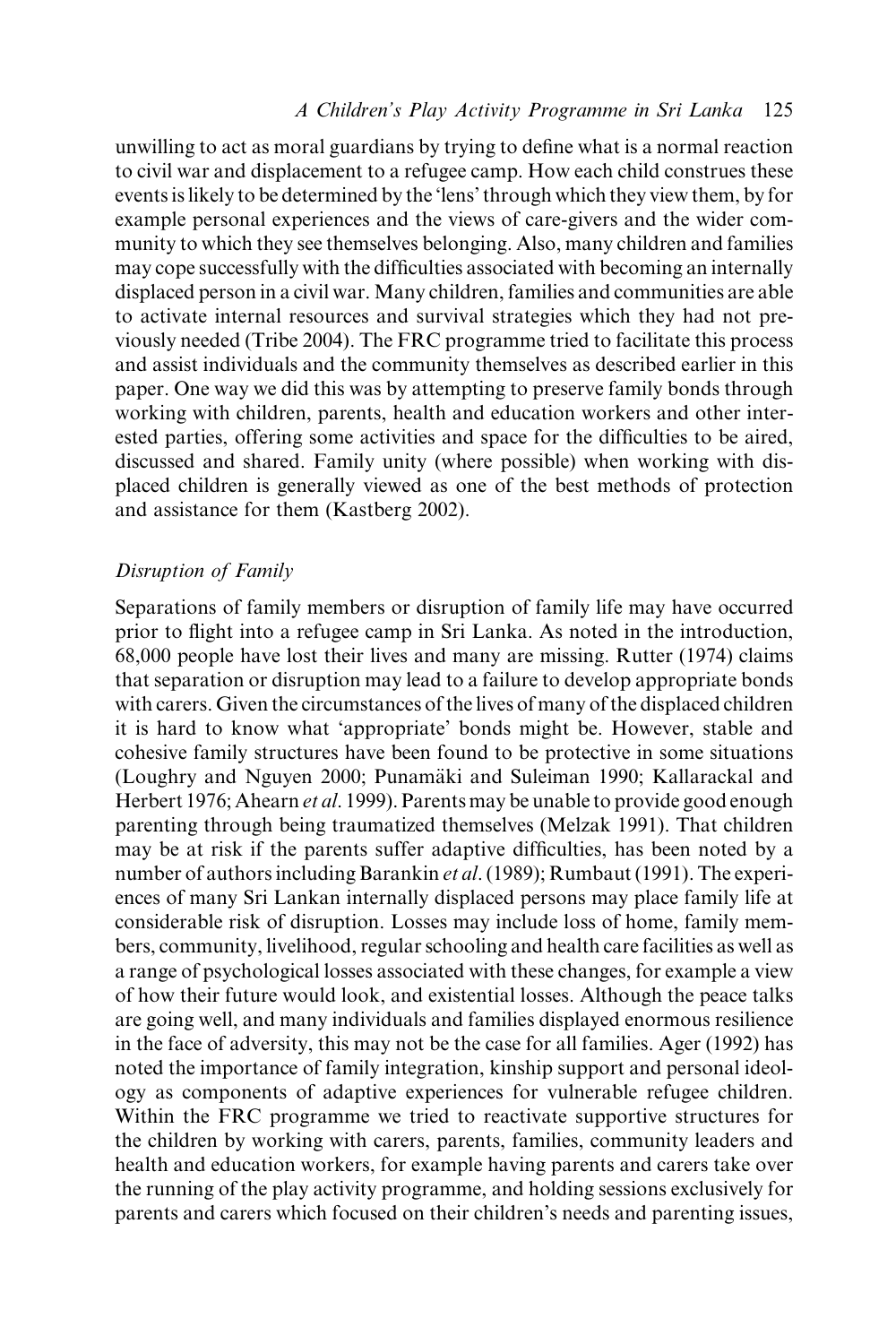as well as the needs and dilemmas of parents. We also tried to work with relevant members of the wider community who might influence issues such as the health and education needs of the children. We offered training sessions and workshops and tried to make the wider community aware of some of the dilemmas faced by the families and how they might assist.

We also found that many parents found it extremely difficult, if not almost impossible, to tell their children that a relative was missing or dead. This was because they themselves were unsure about the whereabouts of relatives, particularly in a situation of a civil war where people do go missing and information is often inaccurate, scarce or unavailable. The United Nations Working Group on Disappearances (2001) reported 11,682 disappearances in Sri Lanka which remain unclarified.

Many parents/carersfelt that talking about the loss of a relative would in some way make it happen; they felt it much safer not to voice this to their children although it could be mentioned to other trusted adults. This was also an attempt at good and protective parenting, as to have voiced fears about the relative not returning would lead to grieving when the relative might still be alive and might have forced the parent to confront this possibility themselves. Many parents developed narratives which contained a number of options and opportunities and appeared to serve a function of keeping hope alive and protecting them from confronting this enormity. The construction of narratives or life stories can have a protective function by allowing the opportunity to author or re-author their own situation or history in a particular way. It is increasingly used as a form of therapy, as a means of offering people the opportunity to develop a different perspective on an event or life story. Gergen (1998) among others has written about the important role of narratives in developing and constructing a reality, while their role in making sense of personal experience has been noted by Sugarman (1996). As well as individual narratives, families and communities may also develop collective narratives which construct a view of current orfuture events based on their own views and constructions of events which can provide a protective function or act as a coping technique.

Unfortunately many of the studies concerned with refugee children and immigrants have focused exclusively on difficulties (Burke 1982; Grahams and Meadows 1967; Coelho 1988). However, more recent research has emphasized the considerable resources which children and their carers may exhibit at times of immense stress (Melzak 1991; Loughry and Nguyen 2000; Tribe 1999, 2002).

When children and parents are separated or when parents change psychologically under stressful events, such as being exposed to political violence and forced to live in a refugee camp, children may have to deal with this change. This may be through dealing with a changed parent and sometimes the loss of a belief in a parent who could deal with all eventualities. The latter belief is claimed to be an essential one in a child's normal development (Melzak 1991). This may lead to `magical thinking', frequently associated with a belief by a child that they were in some way to blame for the change in the parent. It may also lead to a lack of clarity for the child in separating feelings appropriately; for example, feeling bad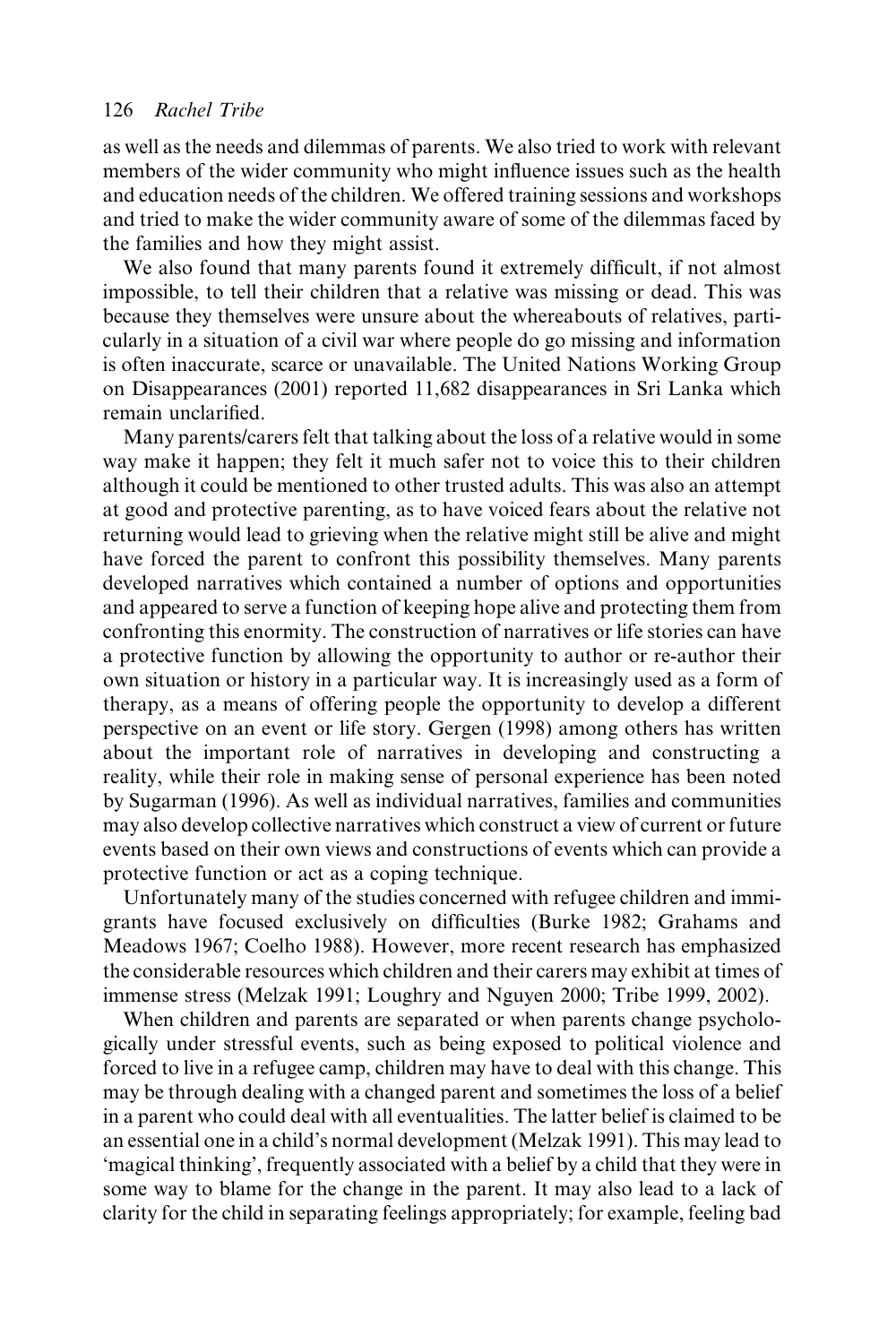may lead to an internalized belief that they are bad, and to blame. Children may find their parents are less available to them, owing to the strains upon refugee and displaced parents.It has been suggested that more rapid acculturation may occur for children than adults, and that this may disturb the dynamics of the family system. For children, acculturation may precipitate changes in traditional values and practices(Lalonde and Cameron 1993). Discussion and coverage of all these issues was built into the FRC programme.

# Life in Refugee Camps

Of relevance to children living in refugee camps in Sri Lanka are studies conducted around the world that have found that successful adaptation to school is significant (Cochrane 1979; Kallarackal and Herbert 1976). A recent report by UNHCR notes that `education is not only a fundamental right, but it is also an  $important protection tool \ldots$  Education must, therefore, be available throughout the displacement cycle' (UNHCR 2002: section V, point 18). Children resident in refugee camps in Sri Lanka often find that local schools do not wish to accept them, as internally displaced children are frequently viewed as stigmatizing for the school, and therefore their days have very little structure. This disruption to socialization agencies, such as schools, religious meeting places and hospitals, in addition to a possible breakdown in the previous types of interaction with parents, may have adverse effects on children (Ahearn et al. 1999). Education is highly prized in Sri Lanka, and parents in refugee camps will often go to enormous lengths to ensure that their children receive some education.

We tried to structure the play activity programme to include the following psychological principles which have all been shown to be helpful to children in situations of political violence and conflict:

- Ð The maintenance of boundaries and routine (Garbarino 1992). The play activity programmes were always run at the same time and same place in the refugee camp.
- Opportunities for children to find explanations for what had happened to them through active discussion and emotional processing with the people running the play activity programme.

Harrison (1941) and Pritchard and Rosenzweig (1942) detailing one of Anna Freud's cases, argued for the existence of anticipation neurosis. This loosely refers to the view that children who have lived in fear of attack in a war situation may be more adversely affected than those who actually experienced a bomb attack orsimilar event. The reason forthisisthat they are in a state of heightened vigilance and constant anticipation of an event over which they have no control. Whether or not this should be labelled neurosis or merely describes a normal reaction to a potentially terrifying event is beyond the scope of this article. For a child in a refugee camp in Sri Lanka there was a constant fearthat another attack would occur, as soldiers from both sides of the conflict might target refugee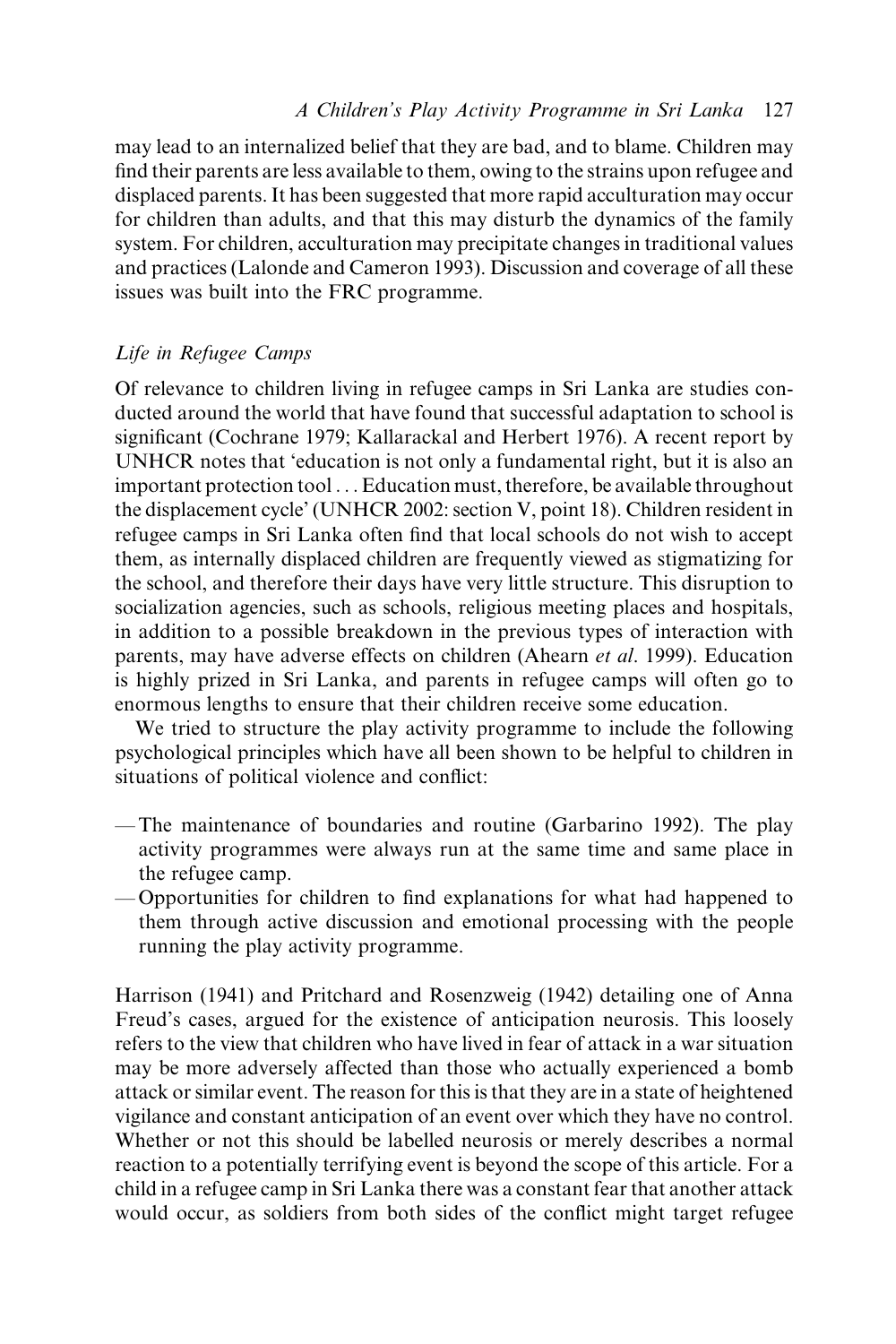camps for political ends. In the FRC programme we attempted to provide a forum for open discussion of these events as described above. Rutter (1983) found a link between stressful life events in childhood and later mental health problems. A link between PTSD symptoms, anxiety and depressive disorders and overly aggressive behaviour has been associated with the degree to which the children observed or experienced violence and terror (Espino 1991; Tsoi et al. 1986). Poverty, lack of shelter and inconsistency in care have all been found to be linked to poor mental health. Conditions in refugee camps in Sri Lanka are often difficult, with few facilities, overcrowding and associated problems (Sivayogen and Doney 1991). Within our programme FRC attempts to provide some structure and containment for children, carers and health/education workers to use should they wish to do so, in an attempt to provide a safe place for working through and discussing feelings and difficulties.

Alternatively children often become the objects of parents' over-idealization and expectation in the new environment of a refugee camp. They may believe their own lives 'are over' and this in itself can be stifling and abusive to children (Tribe and de Silva 1999). There are a number of studies focusing on children exposed to war that have identified emotional disorders and cognitive impairment. Arroyo and Eth (1995), and Pynoos and Nader (1993) claimed that refugee children suffering from PTSD may exhibit behaviourssuch asrepetitive unsatisfying play on themes which appear related to the traumatic experiences. Confused and disordered memories of events, imitation of violent behaviour and pessimistic expectations regarding survival may also be in evidence. When undertaking the play activity programmes in Sri Lanka the recurring games played by or drawn by children relate to violence, war, guns, revenge and loss. This is the largest part of their reality, and is worked with in the play activity programmes.

Research into cumulative traumata has claimed that war, repression and personality change in parents may affect the development of a child in a number of ways, including causing various developmental delays and regression to an earlier developmental stage (Barocas and Barocas 1979). This however is likely to be affected by lack of attachment figures (a child's early care givers, with whom they established primary emotional bonds), and a total lack of predictability in their environment may not bode wellfor children's psychological wellbeing in refugee camps.There is also significant evidence that refugee children who have survived exposure to danger,or extended periods of deprivation,trauma and war violence, are at heightened risk of developing psychological disturbance following resettlement (Allodi 1980; Friere 1989; Kinzie and Sack 1991). One of the underlying reasonsfor establishing play activity programmes was to enable us to identify children who might require further help, and to be able to offer assistance to parents.

#### Civil Conflict and Disruption to Community

Situations of civil conflict or war generate a variety of explanatory accounts and meaning (Richards 1996; Calder 1991). Interpretation of events is likely to be mediated by a number of variables, including family, community, socio-political,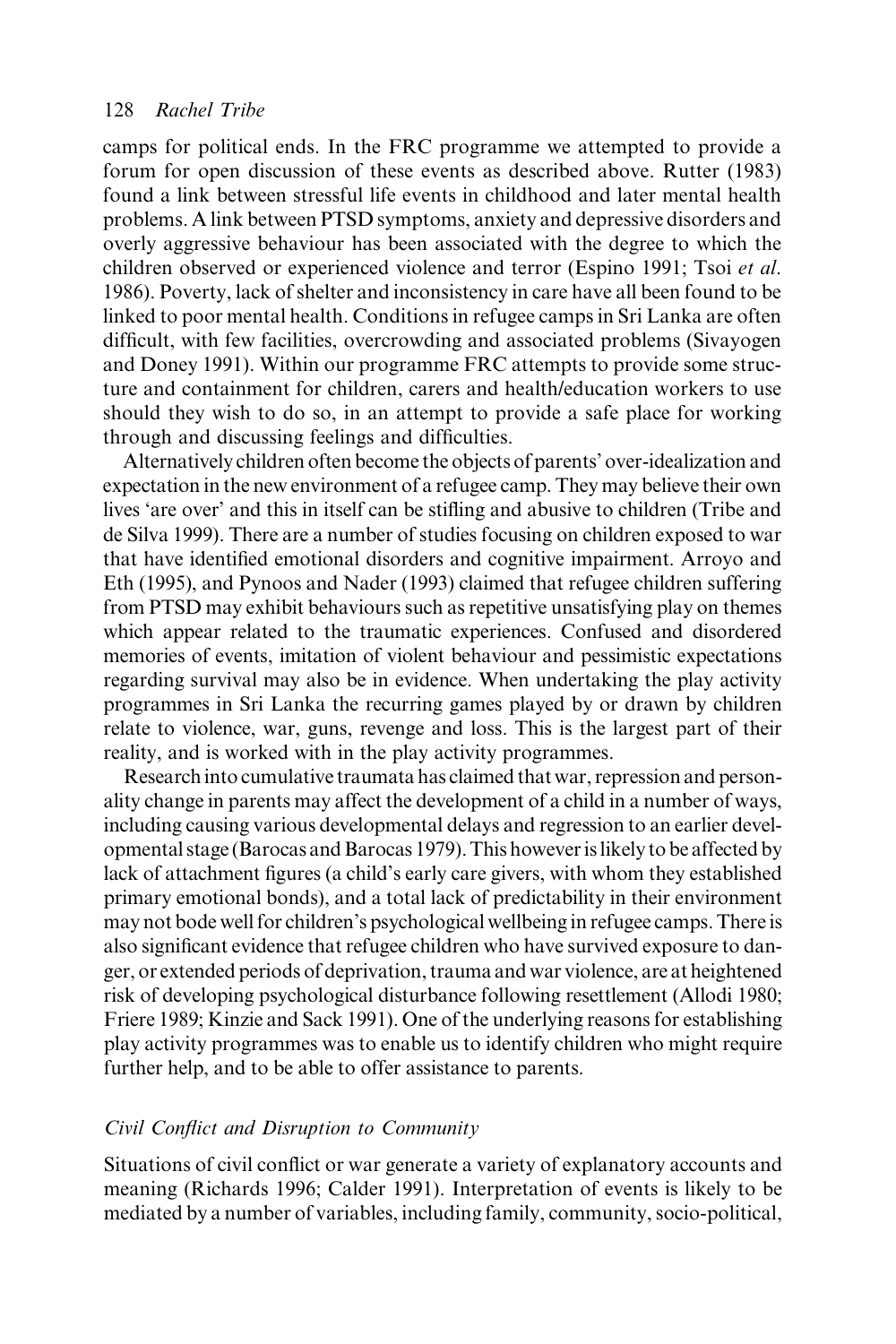spiritual and other beliefs. Davies (1997) claims that the literature on the psychological effects on civilians of wartime experiences is sparse. As stated elsewhere (Tribe 2002), the issue of whether or not to use the diagnostic category of PTSD is a complex issue and may in itself, be largely irrelevant to the people forced to live in refugee camps. Summerfield claims that 'Post-traumatic stress disorder is an entity constructed as much from socio-political ideas as from psychiatric ones' (2001: 95).

However de Silva (1999), writing about cultural aspects of trauma, has detailed similarities in traumatic reactions found across varying cultures. In addition, it might be argued that most people resident in refugee camps were not in a posttraumatic situation, but in a continuing traumatic situation, given the constant threat of violence. Although the peace talks appear to be going well and armed hostilities are in abeyance, the future is still not clear. As mentioned earlier, many people are unable to return home yet and most cannot be certain of what they may find. Apart from the lack of infrastructure and unexploded landmines, in some areas many homes have been destroyed, damaged or taken over by other people.

There was nothing we could do to stop the civil war and its aftermath, but we hoped that the play activity programme might help the carers and children develop some level of consistency and insight which might act positively as mediating and protective factors in response to the difficulties which the civil war had caused them to experience. The function of play as a therapeutic medium has been discussed earlier in this paper. It has been claimed that the larger the size of the ethnic community, the easier it will be for an immigrant to establish a social network. However, it seems likely that this research, in line with most research has been conducted among the small minority of refugees who reach western receiving countries. Only 17 per cent of refugees reach the west. The rest move across national borders into neighbouring countries. The possible fractionalization of communities in Sri Lanka may also lead to problems for those who are seen as different politically or religiously. Within a Sri Lankan refugee camp which has come into existence because of the ongoing civil conflict and contains refugees from both sides of the conflict this may be exacerbated significantly. Earlier in the civil war, refugee camps contained people from across the ethnic divides; they now tend to host one ethnic group only. We attempted to assist in the building of bridges across communities, focusing on commonalties of experiences such as parenting and childcare, and to help build social support systems for children and parents. The role of social support as a mediating variable in response to trauma has been noted by various writers. We believed that our work with communities of parents and carers might activate this group as a social or community network, and work towards reducing isolation and increase understanding of normal reactions to abnormal events. We attempted to build in group support and collaboration as part of the underlying philosophy of our intervention as described in detail earlier.

Garmezy and Rutter's (1983) work has been extremely useful in refining our understanding of protective and risk factors relating to children's adjustment and well-being. It used to be assumed that children who had suffered migratory stress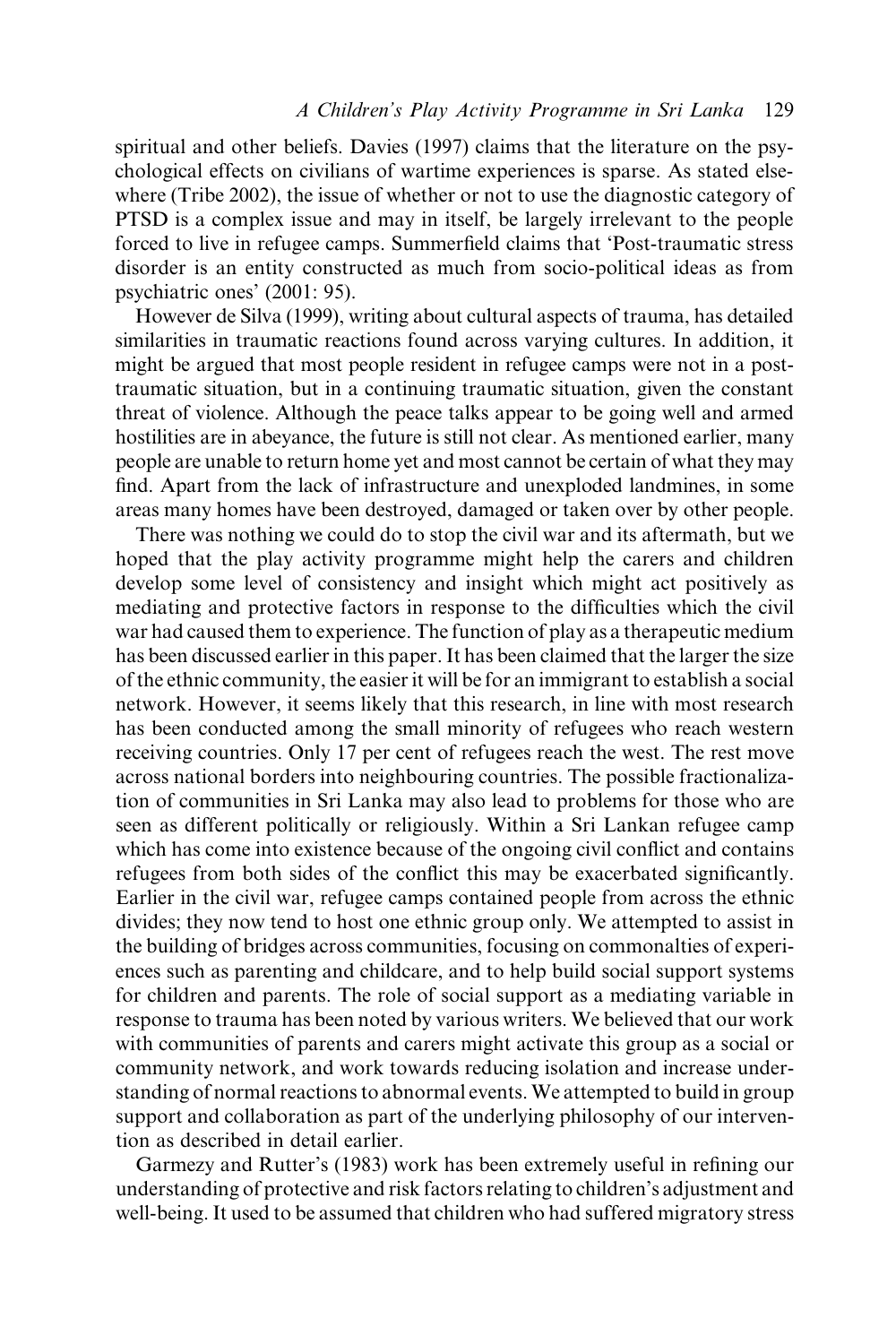would be at increased risk of disturbance and would exhibit this. Research has subsequently shown us that this is an oversimplification, and that there is a range of responses to similar traumatic experiences (Cochrane 1979; Ekstrand 1981; Kallarackal and Herbert 1976; Tsoi et al. 1986). Our understanding of the mediating factors is still relatively unsophisticated. Hicks et al. (1993) suggest considering these factors in relation to: characteristics of the child, aspects of the family system and circumstances within the broader community and its social institutions. The FRC play activity programme through its multi-level nature attempts to work with children, their families and communities and to strengthen social institutions in line with research findings. Our programme attempted to have a protective function and address all these characteristics through the range of activities and community involvement.

# Follow up and Evaluation

The programme has been successful in that play activity programmes are now run regularly in nine refugee camps, led by parents or carers resident there. FRC staff have been able to use their limited resources far more effectively in becoming supervisors, supporters and mentors rather than being the ones to undertake the play activities. Other local childcare experts have become involved and contributed to the programme in various ways asit developed, and was widely seen to be effective. A multi-level inclusive programme was one of our aims when we first designed the intervention. This aim appears to have been realized. Many more parents and carers have undertaken the play activity training and been active in the groups. Reportsfrom children, carers and health and education workers have been encouraging. They have stated that the programme has allowed them to share experiences and coping strategies in a structured and supportive environment, and increased their sense of community and knowledge and understanding of the psychosocial needs of their children. Some of the carers and parents reported that being able to share their own worries and difficulties in coping with life as a displaced person with child care responsibilities during the conflict and since the peace talks had greatly helped them in dealing with their situation and with their parenting. The latter formed part of our organizing principles which again appears to have been achieved.

It appears that intervention has resulted in a much better understanding of the possible effects of the difficult events on children, ways of recognizing them, working with them, and the possibilities for onward referral. Given fears about `madness' described earlier, the `normalizing' of responses throughout this programme has appeared to be highly beneficial. Self reports from parents, carers, play activity leaders and other workers have all reported an improvement in child/adult interactions among those attending the play activity training.

No psychometric measures were taken to evaluate the project, because we wished to avoid any labelling and because issues of trust and obtaining information in a civil conflict situation frequently become problematic (for a further discussion see Tribe 1999). People become extremely suspicious of information that is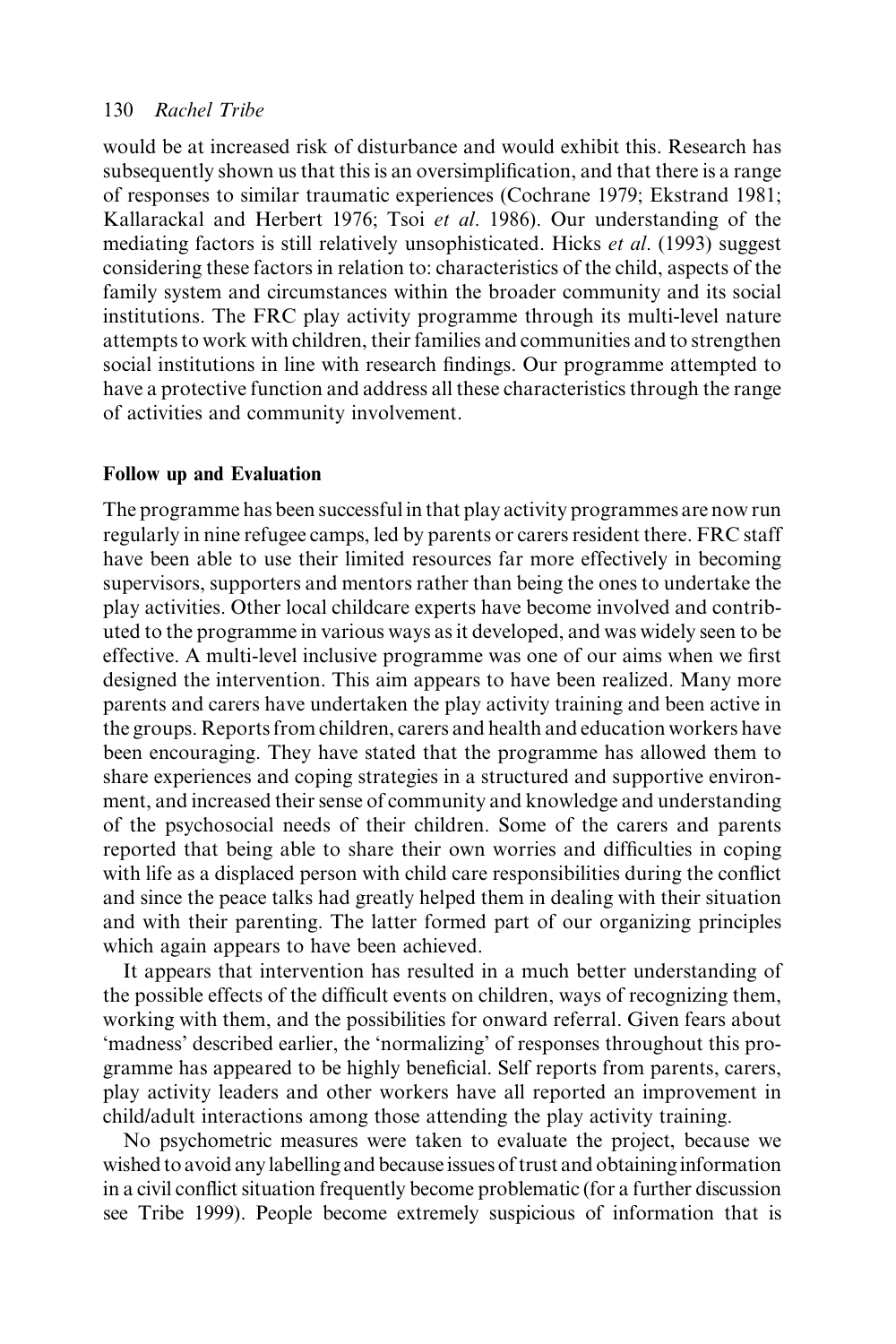obtained from them and concerned about how it may be used. To collect it merely for research appeared unethical. It is also possible the refugee camp authorities would not have given permission for such research to be undertaken. The authors are well aware that a formal evaluation would have enhanced this intervention.

As described earlier, we attempted to embed the intervention through using the waterfall/cascade method, to ensure that the programme was sustainable. The original FRC staff ceased to be organizers and facilitators, as was the case when each programme started, and became available only as trainers, supervisors and resource people. This also meant that each play activity started to belong to the refugee camp in which it waslocated, and that programmes came to differ as they incorporated the creativity and ideas of local children, carers and local education and health workers.In addition, each refugee camp developed an ethos of organized play activity as part of its culture. They provide a place for children to share their experiences and play, and for their carers and parents to share knowledge and understanding with each other, FRC staff and the health and education workers, as well as offering social support and activities.

In summary, the children's play activity programme attempts to work as a sub-system within the FRC system, and is supported in its aims by the women's empowerment programme, programmes for youth and the range of services offered by FRC and other agencies. It is hoped that in the longer term, when the war is completely over, the programme will have provided something useful which may assist individuals, families and communities with the transition to `ordinary' peace time life.

#### Acknowledgements

Grateful thanks are due to the Family Rehabilitation Centre team for collaboration during fieldwork conducted during the period 1992–2003, and for enabling the production of this report.

- 1. See `Disappearances' in Sri Lanka entries of Amnesty International Annual Reports forthe years 2003, 2002, 2001, 2000, 1999, 1998, 1997 (ASA 37/004/3003; 37/002/2003; 37/012/2002) www.amnesty.org/library/index; Sri Lanka Monitor 101: 1-4 <http://> www.gn.apc.org/refugeecouncil
- AGER, A. (1992) 'Recruiting Indigenous Resources: the Role of Social Support in Provision for Vulnerable Refugee Children', Refugee Participation Network 12: 7-9.
- AHEARN, F. L. Jr (ed.) (2000) Psychosocial Wellness of Refugees: Issues in Qualitative and Quantitative Research. New York: Berghahn Books.
- AHEARN, F. L., LOUGHRY, M. and AGER, A. (1999) 'The Experience of Refugee Children', in Ager, A. (ed.) Refugees: Perspectives on the Experience of Forced Migration. London: Cassell.
- ALLODI, F. (1980) `The Psychiatric Effectsin Children and Families of Victims of Political Persecution and Torture', Danish Medical Bulletin 27: 229-232.
- AMNESTY INTERNATIONAL (1999) Annual Report London: Amnesty International.  $-$  (2002) Annual Report London: Amnesty International.
- ARROYO, W. and ETH, S. (1995) `Children Traumatized by Central American Warfare', in Eth, S. and Pynoos, R. S. (eds) Post-traumatic Stress Disorder in Children, Washington: American Psychiatric Press.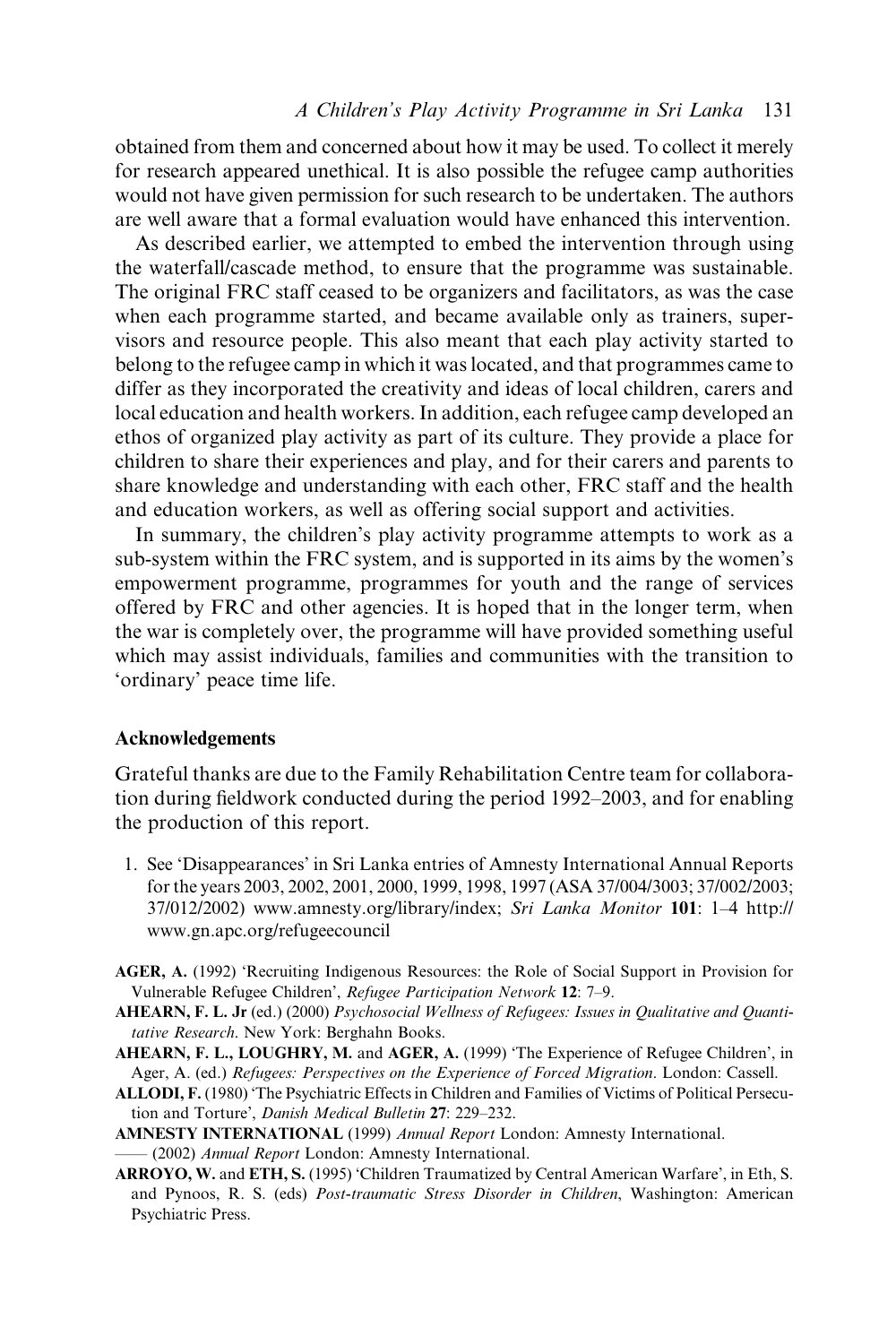- AYALON, O. (1983) 'Coping with Terrorism: The Israeli Case', in Meichenbaum, D. and Jaremko, M. E. (eds) Stress Reduction and Prevention. New York: Plenum Press.
- BARANKIN, T., KONSTANTAREAS, M. M. and de BOSSET, F. (1989) 'Adaptation of Recent Soviet Jewish Immigrants and their Children to Toronto', Canadian Journal of Psychiatry 34(6): 512-518.
- BAROCAS, H. A. and BAROCAS, C. B. (1979) `The Wounds of the Father: The Next Generation of Holocaust Victims', International Review of Psychoanalysis 6: 331-341.
- BEMAK, F., CHUNG, R. C.-Y. and PEDERSEN, P. (2003) Counselling Refugees: A Psychosocial Approach to Innovative Multicultural Interventions. Westport: Greenwood.
- BRACKEN, P. J. and PETTY, C. (1999) Rethinking the Trauma of War. London: Free Association Books.
- BRITISH REFUGEE COUNCIL (2000) Various spokespeople.
- BURKE, A.W. (1982) 'Determinants of Delinquency in Female West Indian Migrants', *International* Journal of Social Psychiatry 28: 28-43.
- CALDER, A. (1991) The Myth of the Blitz. London: Pimlico Books.
- COCHRANE, R. (1979) 'Psychological and Behavioural Disturbance in West Indians and Pakistanis in Britain', British Journal of Psychiatry 134: 201-210.
- COELHO, E. (1988) Caribbean Students in Canadian Schools. Toronto: Caribbean-Canadian Publishers.
- DAVIES, S. (1997) 'The Long Term Psychological Effects Of World War Two', The Psychologist 10(8):  $364 - 367$ .
- DAWES, A. and DONALD, D. (1994) Childhood and Adversity: Psychological Perspectives from South African Research. Cape Town: David Roberts.
- DISSANAYAKA, T. D. A. (1995) War or Peace in Sri Lanka. Colombo: Government Press.
- De SILVA, P. (1999) 'Cultural Aspects of Post-traumatic Stress Disorder', in Yule, W. (ed.) Post-Traumatic Stress Disorders: Concepts and Therapy. Chicester: John Wiley.
- De VRIES, J., Van HECK, G. L., RAJKUMAR, S. J. and NAKKEERAR, S. (1994) 'Coping with Stressful Events andMentalIllness: A Study in the Mental Health of SriLankanTamil Refugees' in Arulanathan, K., Ratnaswaran, S. and Sreeharan, N. (eds) Victims of War in Sri Lanka: A Quest for Health Consensus, London and Lancaster, CA: Medical Institute of Tamils.
- EKSTRAND, L. H. (1981) `Unpopular Views on Popular Beliefs about Immigrant Children: Contemporary Practices and Problems in Sweden', in Bhatnagar, J. (ed.) Educating Immigrants, New York: St. Martins Press.
- ESPINO, C. M. (1991) `Trauma and Adaptation: The Case of Central American Children', in Ahearn, F. L. and Athey, J. L. (eds) Refugee Children: Theory, Research and Services. Baltimore: John Hopkins.
- FERGUSON, N. and CAIRNS, E. (1996) 'Political Violence and Moral Maturity in Northern Ireland', Journal of Political Psychology 17(4): 713-725.
- FOSTER, D. (1989) 'Political Detention in South Africa: A Socio-psychological Perspective', *Inter*national Journal of Mental Health  $18: 21-37$ .
- FREUD, A. and BURLINGHAM, D. T. (1943) War and Children. New York: Ernst Willard.
- FRIERE, M. (1989) Refugee Families and their Children. Toronto: Toronto Board of Education.
- GARBARINO, J. (1992) `Developmental Consequences of Living in Dangerous and Unstable Environments: the Situation of Refugee Children', in McCallin, M. (ed.) The Psychological Well-Being of Refugee Children: Research, Practice and Policy Issues. Geneva: International Catholic Child Bureau.
- GALANTE, R. and FOA, D. (1986) `An Epidemiological Study of Psychic Trauma and Treatment Effectiveness after a Natural Disaster', Journal of the American Academy of Child Psychiatry 25: 357±363.
- GARMEZY, N. and RUTTER, M. (eds.) (1983) Stress, Coping and Development in Children. New York: McGraw-Hill.
- GERGEN, M. M. (1998) `Narrative Structures in Social Explanation', in Antaki, C. (ed.) Analysing Everyday Explanation: a Casebook of Methods. London: Sage.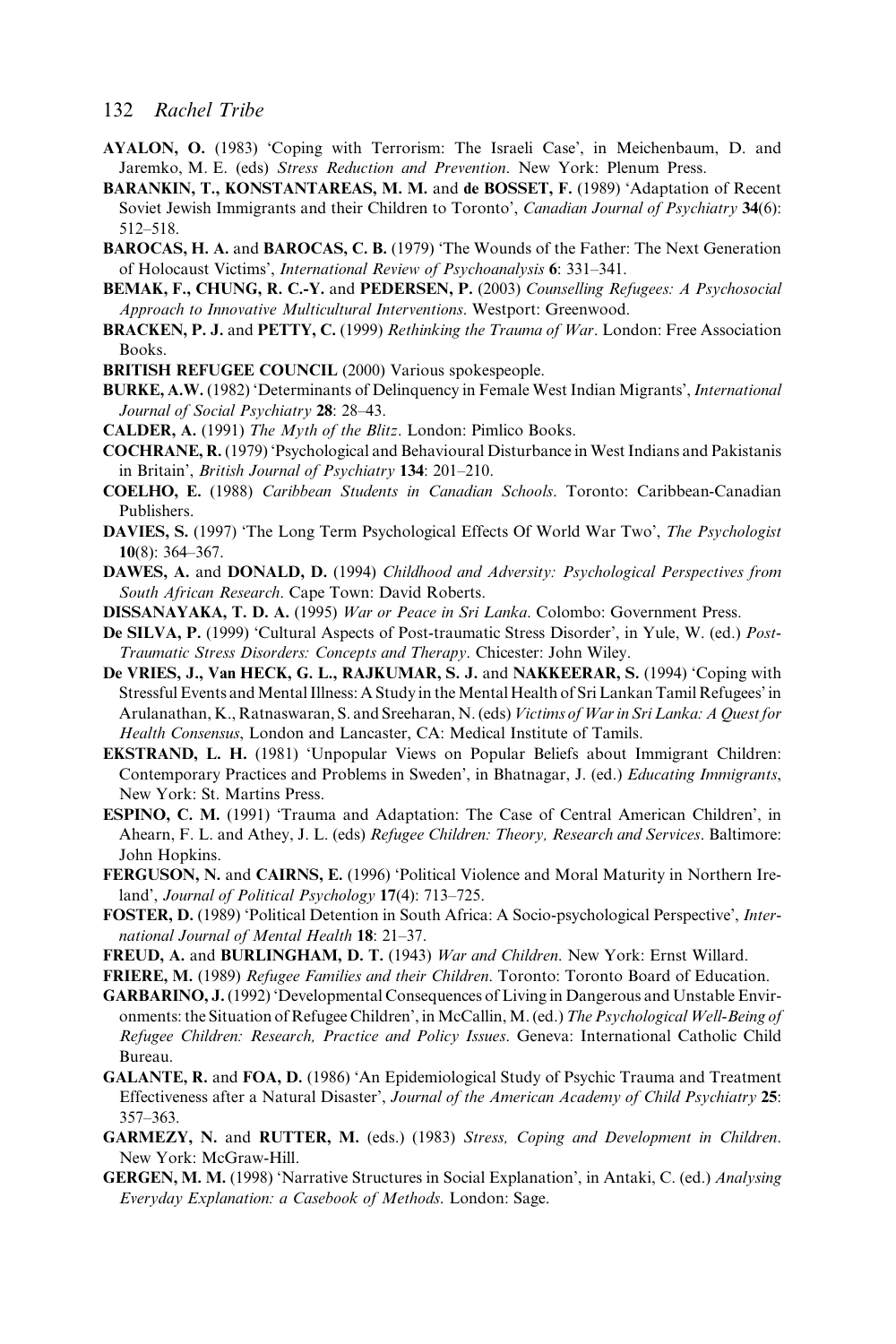- GORST-UNSWORTH, C. and GOLDENBERG, E. (1998) `Psychological Sequelae of Torture and Organized Violence Suffered by Refugees from Iraq', British Journal of Psychiatry 172: 90–94.
- GRAHAMS, P. J. and MEADOWS, C. E. (1967) `Psychiatric Disorder in Children of West Indian Immigrants', Journal of Psychology and Psychiatry 8: 105-116.
- GRAY, A. (1994) An Introduction to the Therapeutic Frame. London: Routledge.
- HARDING, R. K. and LOONEY, J. G. (1977) `Problems of Southeast Asian Children in a Refugee Camp', American Journal of Psychiatry 134: 407–411.
- HARRELL-BOND, B. (2000) `Are Refugee Camps Good for Children?' New Issues in Refugee Research, Working Paper 29, www.unhcr.ch.
- HARRISON, T. (1941) 'Obscure Nervous Effects of Air Raids', British Medical Journal 2: 573–574.
- HICKS, R., LALONDE, R. N. and PEPLER, D. (1993) `Psychosocial Considerations in the Mental Health of Immigrant and Refugee Children'. Special Issue: Cultural Diversity: Voice, Access and Involvement. Canadian Journal of Community Mental Health 12(2): 71-87.
- INTERNATIONAL SAVE THE CHILDREN ALLIANCE (1996) www.oneworld.org/scf/ functions/wedo/pubs-clab.html
- KALLARACKAL, A. M. and HERBERT, M. (1976) 'The Happiness of Indian Immigrant Children', New Society 26 February: 422-424.
- KANAANEH, M. and NETLAND, M. (1992) Children and Political Violence. Jerusalem: Early Childhood Resource Centre.
- KASTBERG, N. (2002) 'Strengthening the Response to Displaced Children', Forced Migration Review 15: 4-6.
- KINZIE, J. D. and SACK, W. (1991) 'Severely Traumatized Cambodian Children: Research Findings and Clinical Implications', in Ahearn, F. L. and Athey, J. L. (eds) Refugee Children: Theory, Research, and Services. Maryland: John Hopkins University Press.
- KLEIN, M. (1932) in The Writings of Melanie Klein, volume 2, 1975, London: Hogarth Press.
- KORDON, D., EDELMAN, L. I., LAGOS, D. M., NICOLETTI, E. and BOZZOLO, R. C. (1988) Psychological Effects of Repression. Sudamericana/Planeta Publishing Company: Buenos Aires, Argentina.
- LALONDE, R. N. and CAMERON, J. E. (1993) 'An Intergroup Perspective on Immigrant Acculturation with a Focus on Collective Strategies', *International Journal of Psychology* 28: 57–74.
- LAOR, N., WOLMER, L., MAYES, L., GERSHON, A., WEIZMAN, R. and COHEN, D. (1997) `Israeli Preschool Children under Scuds: a 30-month Follow-up', American Academy of Child and Adolescent Psychiatry 36(3): 349-355.
- LOUGHRY, M. and NGUYEN, X. N. (2000) `Returnees to Vietnam: The Well-being of Former Unaccompanied Minors', in Ahearn, F. L. (ed.) Psychosocial Wellness of Refugees: Issues in Qualitative and Quantitative Research. New York: Berghahn Books.
- MacLACHLAN, M. (1997) Culture and Health. Chichester: Wiley.

McMAHON, G. (1992) The Handbook of Play Therapy. London: Routledge.

- McWHIRTER, L. (1988) `Psychological Impact of Violence in Northern Ireland: Recent Research Findings and Issues', in Eisenberg, N. and Glasgow, G. (eds) Recent Advances in Clinical Psychology. London: Gower.
- McCALLIN, M. (1996) `The Impact of Current and Traumatic Stressors on the Psychological Wellbeing of Refugee Communities', in McCallin, M. (ed.) The Psychological Well-being of Refugee Children: Research, Practice and Policy Issues 2nd edition. Geneva: International Catholic Child Bureau.
- MAHALINGA, S. (2002) 'Education: Protecting the Rights of Displaced Children', Forced Migration Review 15: 22-23.
- MELZAK, S. (1991) 'Secrecy, Privacy, Repressive Regimes, Survival and Growing Up'. Presented at the Third International Conference of Centres, Institutions and Individuals Concerned with the Care of Victims of Organized Violence: Health, Political Repression and Human Rights: Santiago, Chile.
- MINDE, K. and MINDE, R. (1976) `Children of Immigrants: The Adjustment of Ugandan Asian Primary School Children in Canada', Canadian Psychiatric Association Journal 21: 371-381.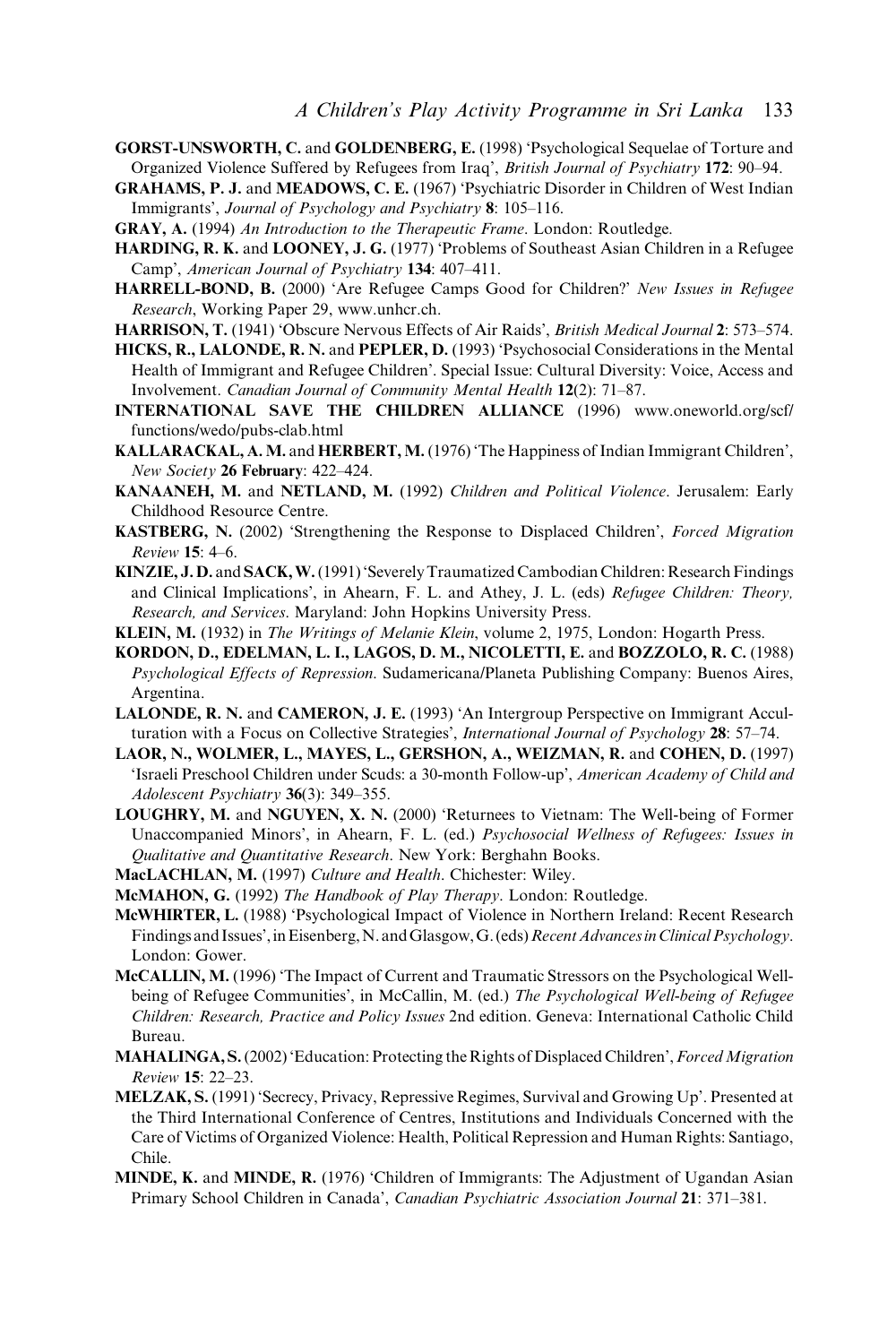- NICOLAI, S. (2002) 'What Should Children Learn? A Discussion of Learning Content during Crisis', Forced Migration Review 15: 24-26.
- PAPADOPOULOS, R. (ed.) (2002) Therapeutic Care for Refugees: No Place Like Home. London: Karnac.
- PRITCHARD, R. and ROSENZWEIG, S. (1942) `The Effects of War Stress upon Childhood and Youth', Journal of Abnormal and Social Psychology 37(3): 329–344.
- PUNAMÄKI, R. L. (1996) 'Can Ideological Commitment Protect Children's Psychosocial Well-being in Situations of Political Violence?' Child Development 67(1): 55–69.
- $\nu = (2000)$  'Measuring Suffering: Conflicts and Solutions in Refugee Studies', in Ahearn, F. L. Jr (ed.) Psychosocial Wellness of Refugees: Issues in Qualitative and Quantitative Research. New York: Berghahn Books.
- PUNAMÄKI, R. L. and SULEIMAN, R. (1990) 'Predictors and Effectiveness of Coping with Political Violence among Palestinian Children', British Journal of Social Psychology 29(1): 67-77.
- PYNOOS, R. and NADER, K. (1993) 'Issues in the Treatment of Post-traumatic Stress in Children and Adolescents', in Wilson, J. P. and Raphael, B. (eds) International Handbook of Traumatic Stress Syndromes. New York: Plenum Press.
- QUIROZ, N. (2002) 'Children First... Organization and Recovery in Latin America', Forced Migration Review  $15: 12-13$ .
- REFUGEE COUNCIL (2003) Press and Information Office 3–9 Bondway, London SW8.
- RICHARDS, G. (1996) Putting Psychology in its Place: An Introduction from a Critical Historical Perspective. London: Routledge.
- RUMBAUT, R. G. (1991) `The Agony of Exile: A Study of the Migration and Adaptation of Indochinese Refugee Adults and Children', in Ahearn, F. L. and Athey, J. L. (eds) Refugee Children: Theory, Research and Services. Maryland: Johns Hopkins University Press.
- RUTTER, M. (1974) 'Parent-Child Separation: Psychological Effects on Children'. Psychiatrie de l'Enfant 17(2): 479-514.
- ÐÐ (1983)`Stress, Coping and Development: Some Issues and SomeQuestions', in Garmezy, N. and Rutter, M. (eds) Stress, Coping and Development in Children. New York: McGraw-Hill.
- SARSON,S.B.(1974) The Psychological Sense of Community: Prospects for a Community Psychology. San Francisco: Jossey-Bass.
- SEGAL, L. (1979) 'Play Therapy' in McMahon, G. (1992) The Handbook of Play Therapy. London: Routledge.
- SIVAYOGEN, S. and DONEY, A. (1991) `Assessment of Health Status of Refugees in Colombo, Sri Lanka', Presented at the Third International Conference on Health, Political Repression and Human Rights, Santiago, Chile.
- SOMASUNDARAM, D. (1998) Scarred Minds: the Psychological Impact of War on Sri Lankan Tamils. Colombo: Vijitha Yapa.
- SOMASUNDARAM, D. and SIVAYOKAN, S. (2000) Mental Health in the Tamil Community. Jaffna: Transcultural Psychosocial Organization.
- **SRI LANKA MONITOR** (2001) 101: 1-4; www.gn.apc.org/refugee council.
- SUGARMAN, L. (1996) `Narratives of Theory and Practice', in Woolfe, R. and Dryden, W. (eds) Handbook of Counselling Psychology. Sage: London.
- SUMMERFIELD, D. (2001) `The Invention of Post-traumatic Stress Disorder and the Social Usefulness of a Psychiatric Category', British Medical Journal 322: 95-98.
- TERR, L. (1991) 'Childhood Traumas: An Overview', American Journal of Psychiatry 148(1): 10-19.
- TOLFREE, D. (1996) Restoring Playfulness: Different Approaches to Assisting Children Who are Psychologically affected by War or Displacement. Stockholm: Radda Barnen.
- TRIBE, R. (1998) `What can Psychological Theory and the Psychologist Offer in Situations of Civil Conflict and War Overseas?' Counselling Psychology Quarterly 1: 109-115.
- ÐÐ (1999) `Therapeutic Work with Refugees Living in Exile: Observations on Clinical Practice', Counselling Psychology Quarterly  $12(3)$ : 233-242.
- (2002)'Mental Health of Refugees and Asylum-seekers', Advances in Psychiatric Treatment 4(8): 240-248.